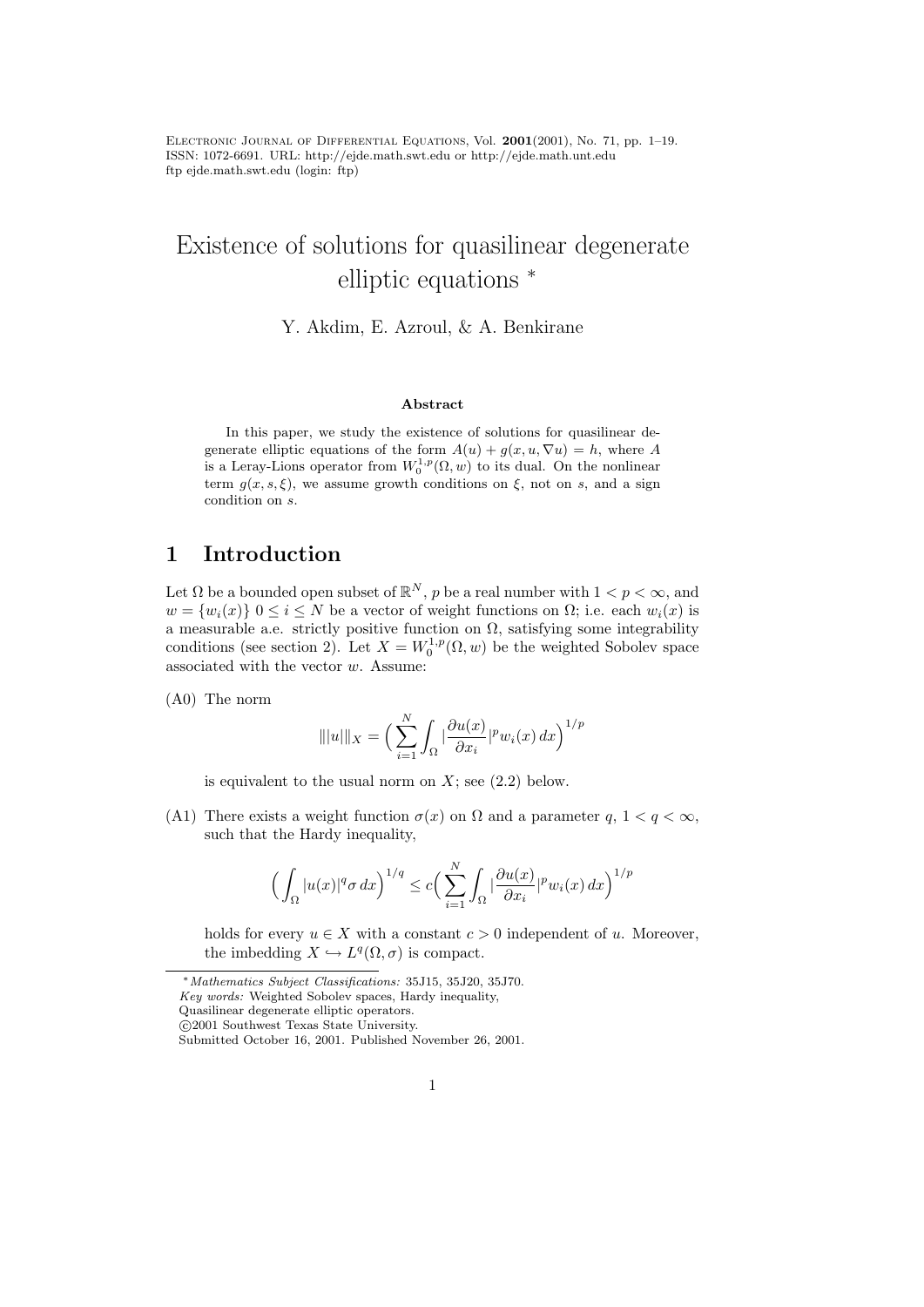Let A be the nonlinear operator from X into the dual  $X^*$  defined as

$$
Au = -\operatorname{div}(a(x, u, \nabla u)),\tag{1.1}
$$

where  $a(x, s, \xi) = \{a_i(x, s, \xi)\}\$ ,  $1 \leq i \leq N$ :  $\Omega \times \mathbb{R} \times \mathbb{R}^N \to \mathbb{R}^N$  is a Carathéodory vector-valued function.

(A2) We assume that

$$
|a_i(x, s, \xi)| \le c_1 w_i^{1/p}(x) [k(x) + \sigma^{1/p'} |s|^{\frac{q}{p'}} + \sum_{j=1}^N w_j^{1/p'}(x) |\xi_j|^{p-1}],
$$

for a.e.  $x \in \Omega$ , all  $(s,\xi) \in \mathbb{R} \times \mathbb{R}^N$ , all  $i = 1,\ldots,N$ , some function  $k(x) \in L^{p'}(\Omega)$   $(\frac{1}{p} + \frac{1}{p'} = 1)$  and some constant  $c_1 > 0$ . Here  $\sigma$  and  $q$  are as in  $(A1)$ .

(A3) For a.e.  $x \in \Omega$ , all  $(s, \xi) \in \mathbb{R} \times \mathbb{R}^N$  and some constant  $c_0 > 0$ , we assume that

$$
a(x, s, \xi). \xi \ge c_0 \sum_{i=1}^N w_i(x) |\xi_i|^p.
$$

Recently, Drabek, Kufner and Mustonen [5] proved that under the hypotheses (A0–A3) and certain monotonicity conditions, the Dirichlet problem associated with the equation  $Au = h, h \in X^*$  has at least one solution u in  $W_0^{1,p}(\Omega, w)$ . See also [1], where A is of the form  $-\text{div}(a(x, u, \nabla u)) + a_0(x, u, \nabla u)$ .

The purpose in this paper, is to prove the same result for the general nonlinear elliptic equation

$$
Au + g(x, u, \nabla u) = h, h \in X^*
$$

where g is a nonlinear lower-order term having natural growth (of order  $p$ ) with respect to  $|\nabla u|$ . Regarding |u|, we do not assume any growth restrictions. However, we assume the "sign condition"

$$
g(x, s, \xi).s \ge 0.
$$

More precisely, we prove in theorem 3.1 an existence result for the problem

$$
Au + g(x, u, \nabla u) = h \quad \text{in } \mathcal{D}'(\Omega),
$$
  

$$
u \in W_0^{1,p}(\Omega, w), \quad g(x, u, \nabla u) \in L^1(\Omega), \quad g(x, u, \nabla u)u \in L^1(\Omega).
$$
 (1.2)

It turns out that for a solution u of this system, the term  $g(x, u, \nabla u)$  is in  $L^1(\Omega)$ . However, for a general  $v \in W_0^{1,p}(\Omega, w)$ ,  $g(x, v, \nabla v)$  can be very singular (see for example [3] where  $w \equiv 1$ ).

Let us point out that more work in this direction can be found in [7] where the authors have studied the existence of bounded solutions for the degenerate elliptic equation

$$
Au - c_0|u|^{p-2}u = h(x, u, \nabla u),
$$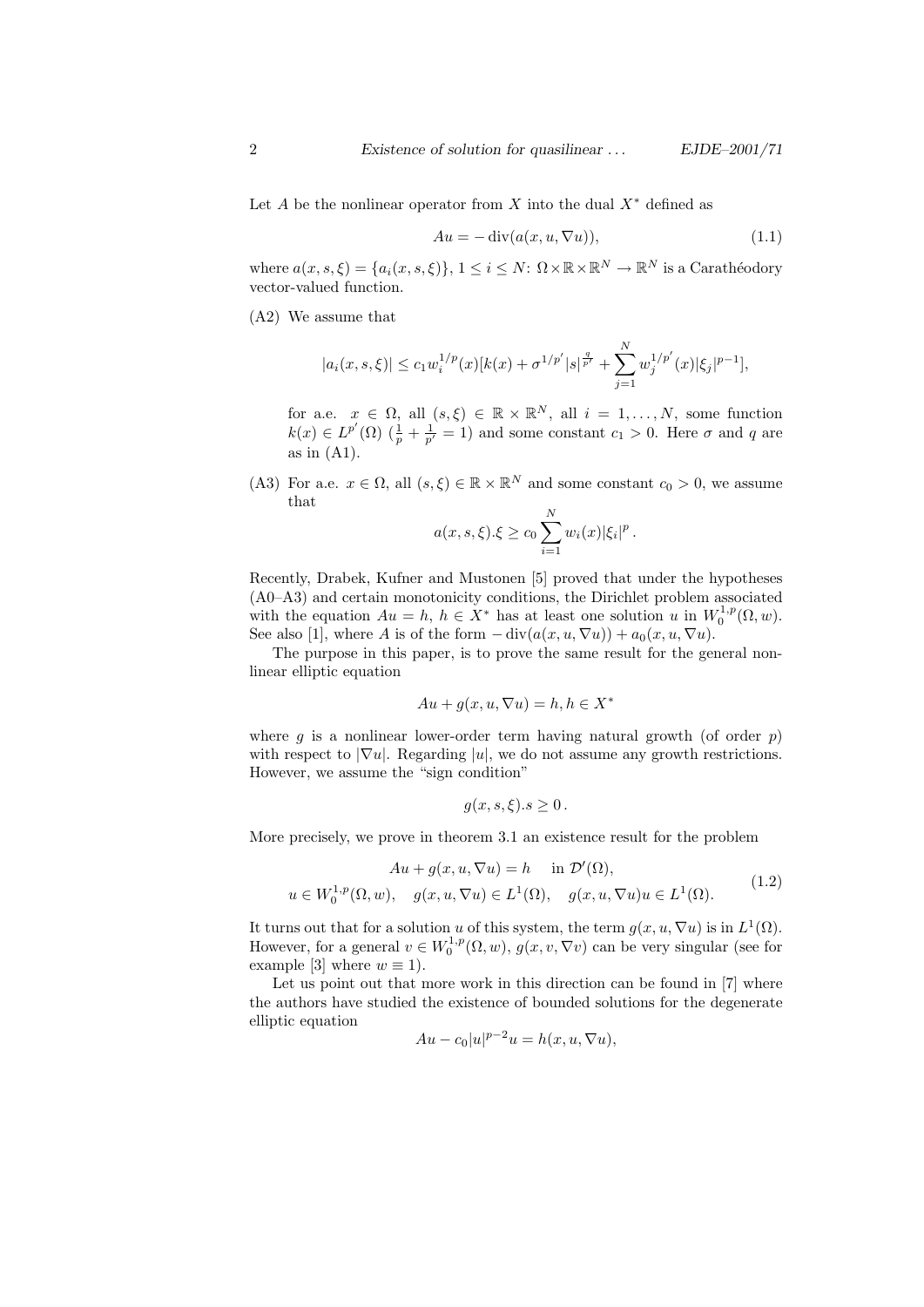with some more general degeneracy, under some additional assumptions on  $h$ and  $a(x, s, \xi)$ . When  $w \equiv 1$  (the non weighted case) existence results for the problem (1.2) have been shown in [3].

The present paper is organized as follows: In section 2, we give some preliminaries and we prove some technical lemmas concerning convergence in weighted Sobolev spaces. In section 3, we state our general result which will be proved in section 4. Section 5 is devoted to an example which illustrates our abstract hypotheses. Note that, in the proof of our main result, many ideas have been adapted from Bensoussan et al. [3].

# 2 Preliminaries

**Weighted Sobolev spaces.** Let  $\Omega$  be a bounded open subset of  $\mathbb{R}^N$   $(N \geq 1)$ , let  $1 < p < \infty$ , and let  $w = \{w_i(x)\}\$ ,  $0 \le i \le N$  be a vector of weight functions; i.e. every component  $w_i(x)$  is a measurable function which is strictly positive a.e. in  $\Omega$ . Further, we suppose in all our considerations that for  $0 \leq i \leq N$ ,

$$
w_i \in L^1_{loc}(\Omega)
$$
 and  $w_i^{-\frac{1}{p-1}} \in L^1_{loc}(\Omega)$ . (2.1)

We define the weighted space with weight  $\gamma$  on  $\Omega$  as

$$
L^p(\Omega, \gamma) = \{ u = u(x) : u\gamma^{1/p} \in L^p(\Omega) \}.
$$

In this space, we define the norm

$$
||u||_{p,\gamma} = \Big(\int_{\Omega} |u(x)|^p \gamma(x) \, dx\Big)^{1/p}.
$$

We denote by  $W^{1,p}(\Omega,w)$  the space of all real-valued functions  $u \in L^p(\Omega,w_0)$ such that the derivatives in the sense of distributions satisfy

$$
\frac{\partial u}{\partial x_i} \in L^p(\Omega, w_i) \text{ for all } i = 1, \dots, N.
$$

This set of functions forms a Banach space under the norm

$$
||u||_{1,p,w} = \left(\int_{\Omega} |u(x)|^p w_0(x) \, dx + \sum_{i=1}^N \int_{\Omega} \left|\frac{\partial u(x)}{\partial x_i}\right|^p w_i(x) \, dx\right)^{1/p}.\tag{2.2}
$$

To deal with the Dirichlet problem, we use the space

$$
X = W_0^{1,p}(\Omega, w)
$$

defined as the closure of  $C_0^{\infty}(\Omega)$  with respect to the norm (2.2). Note that,  $C_0^{\infty}(\Omega)$  is dense in  $W_0^{1,p}(\Omega,w)$  and  $(X,\|\cdot\|_{1,p,w})$  is a reflexive Banach space. We recall that the dual space of the weighted Sobolev spaces  $W_0^{1,p}(\Omega, w)$  is equivalent to  $W^{-1,p'}(\Omega, w^*)$ , where  $w^* = \{w_i^* = w_i^{1-p'}\}$  $i^{1-p'}\}$   $i = 0, ..., N$ , and  $p'$  is the conjugate of p i.e.  $p' = \frac{p}{p-1}$ . For more details, we refer the reader to [6].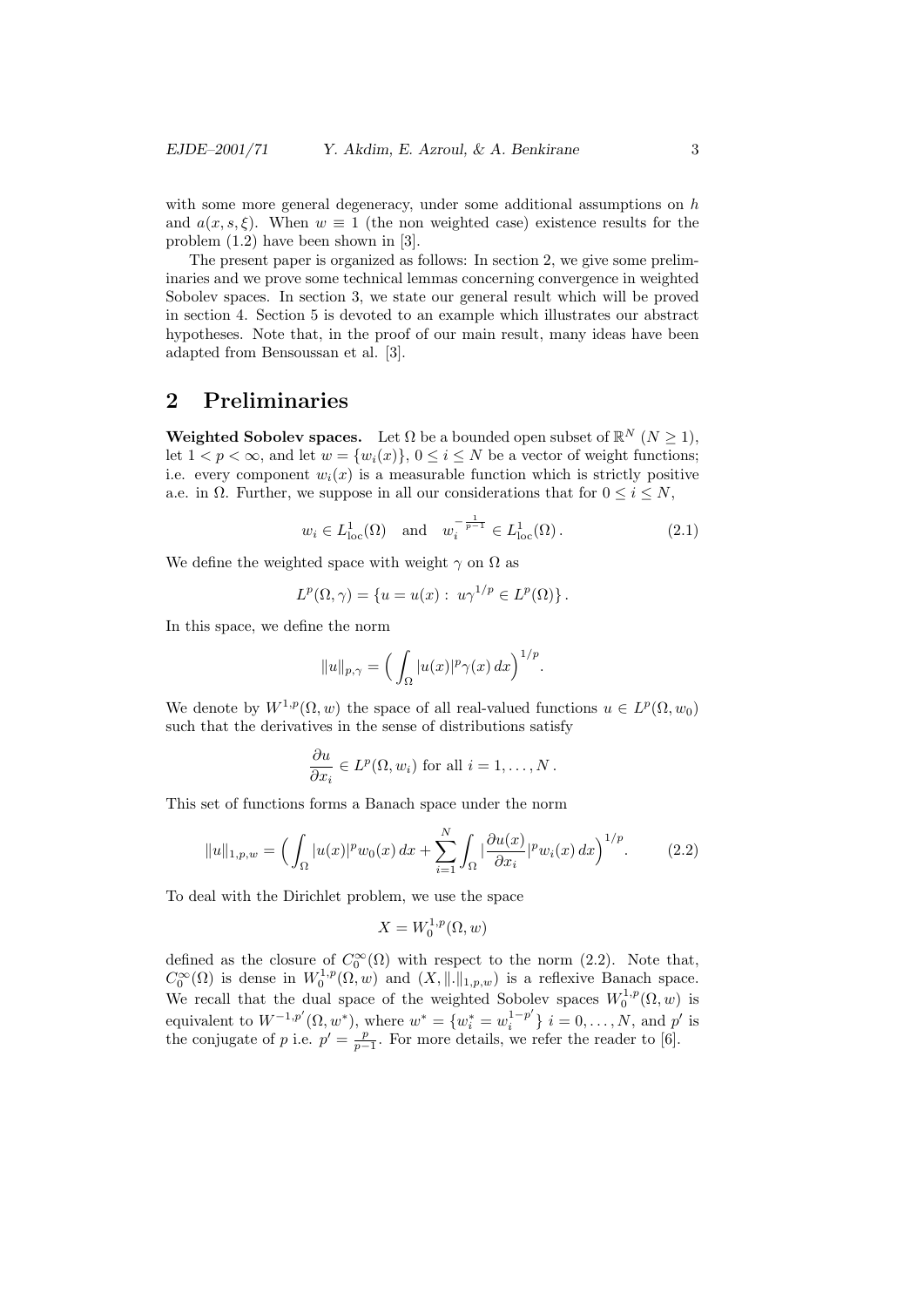**Definition.** Let X be a reflexive Banach space. An operator B from X to the dual X<sup>\*</sup> satisfies property (M) if for any sequence  $(u_n) \subset X$  satisfying  $u_n \to u$ in X weakly,  $B(u_n) \to \chi$  in X<sup>\*</sup> weakly and  $\limsup_{n \to \infty} \langle Bu_n, u_n \rangle \leq \langle \chi, u \rangle$  then one has  $\chi = B(u)$ .

Now we state the following assumption.

(H1) The expression

$$
\| |u| \|_{X} = \left( \sum_{i=1}^{N} \int_{\Omega} |\frac{\partial u(x)}{\partial x_i}|^p w_i(x) \, dx \right)^{1/p}
$$
 (2.3)

is a norm defined on  $X$  and is equivalent to the norm  $(2.2)$ .

Note that  $(X, \| \| \| X)$  is a uniformly convex (and thus reflexive) Banach space. There exist a weight function  $\sigma$  on  $\Omega$  and a parameter  $q, 1 < q < \infty$ , such that

$$
\sigma^{1-q'} \in L^1(\Omega),\tag{2.4}
$$

with  $q' = \frac{q}{q-1}$  and such that the Hardy inequality,

$$
\left(\int_{\Omega} |u(x)|^q \sigma \, dx\right)^{1/q} \le c \left(\sum_{i=1}^N \int_{\Omega} |\frac{\partial u(x)}{\partial x_i}|^p w_i(x) \, dx\right)^{1/p},\tag{2.5}
$$

holds for every  $u \in X$  with a constant  $c > 0$  independent of u. Moreover, the imbedding

$$
X \hookrightarrow L^q(\Omega, \sigma), \tag{2.6}
$$

determined by the inequality (2.5) is compact.

Now we state and prove the following technical lemmas which are needed later.

**Lemma 2.1** Let  $g \in L^r(\Omega, \gamma)$  and let  $g_n \in L^r(\Omega, \gamma)$ , with  $||g_n||_{r,\gamma} \leq c, 1 < r <$  $\infty$ . If  $g_n(x) \to g(x)$  a.e. in  $\Omega$ , then  $g_n \to g$  in  $L^r(\Omega, \gamma)$ , where  $\to$  denotes weak convergence and  $\gamma$  is a weight function on  $\Omega$ .

**Proof.** Since  $g_n \gamma^{1/r}$  is bounded in  $L^r(\Omega)$  and  $g_n(x) \gamma^{1/r}(x) \to g(x) \gamma^{1/r}(x)$ , a.e. in  $\Omega$ , then by [11, Lemma 3.2], we have

$$
g_n\gamma^{1/r} \rightharpoonup g\gamma^{1/r} \text{ in } L^r(\Omega).
$$

Moreover for all  $\varphi \in L^{r'}(\Omega, \gamma^{1-r'}),$  we have  $\varphi \gamma^{-\frac{1}{r}} \in L^{r'}(\Omega)$ . Then

$$
\int_{\Omega} g_n \varphi \, dx \to \int_{\Omega} g \varphi \, dx, \text{ i.e. } g_n \to g \text{ in } L^r(\Omega, \gamma).
$$

**Lemma 2.2** Assume that (H1) holds. Let  $F : \mathbb{R} \to \mathbb{R}$  be uniformly Lipschitzian, with  $F(0) = 0$ . Let  $u \in W_0^{1,p}(\Omega, w)$ . Then  $F(u) \in W_0^{1,p}(\Omega, w)$ . Moreover, if the set  $\overrightarrow{D}$  of discontinuity points of  $F'$  is finite, then

$$
\frac{\partial (F \circ u)}{\partial x_i} = \begin{cases} F'(u) \frac{\partial u}{\partial x_i} & a.e. \in \mathbb{R} \text{ in } \{x \in \Omega : u(x) \notin D\} \\ 0 & a.e. \in \mathbb{R} \text{ in } \{x \in \Omega : u(x) \in D\}. \end{cases}
$$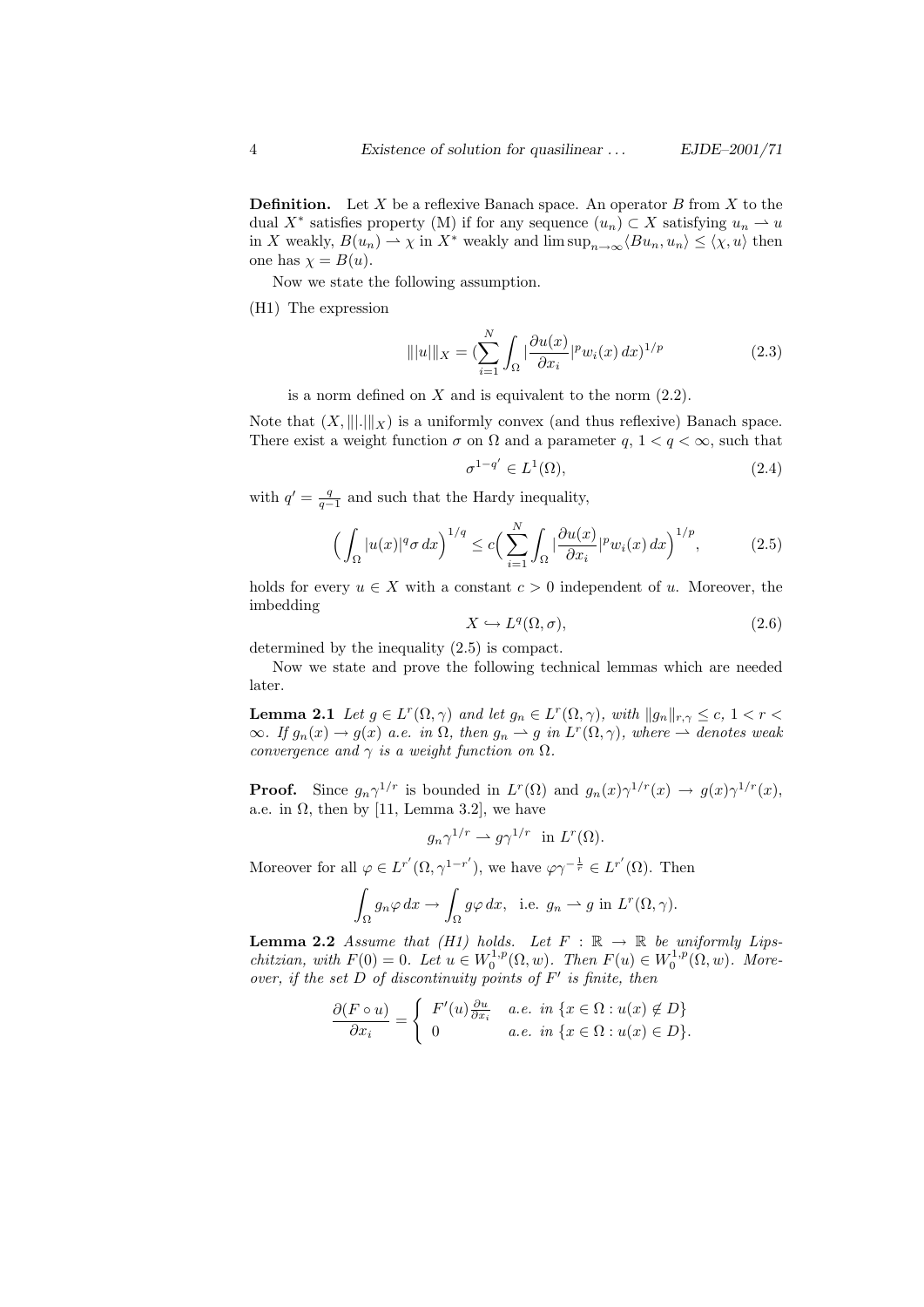Remark. The previous lemma is a generalization of the corresponding in [8, pp. 151-152, where  $w \equiv 1$  and  $F \in C^1(\mathbb{R})$  and  $F' \in L^{\infty}(\mathbb{R})$ , and of the corresponding in [2], where  $w_0 \equiv w_1 \equiv \cdots \equiv w_N$  is some weight function,  $F \in C^1(\mathbb{R})$  and  $F' \in L^{\infty}(\mathbb{R})$ . Also note that the previous lemma implies that functions in  $W_0^{1,p}(\Omega, w)$  can be truncated.

Proof of Lemma 2.2 First, note that the proof of the second part of Lemma 2.2 is identical to the corresponding in non weighted case in [8]. Consider firstly the case  $F \in C^1(\mathbb{R})$  and  $F' \in L^{\infty}(\mathbb{R})$ . Let  $u \in W_0^{1,p}(\Omega,w)$ . Since  $C_0^{\infty}(\Omega)$  is dense in  $W_0^{1,p}(\Omega, w)$ , there exists a sequence  $u_n \in C_0^{\infty}(\Omega)$  such that  $u_n \to u$  in  $W_0^{1,p}(\Omega, w)$ . Passing to a subsequence, we can assume that,

$$
u_n \to u \text{ a.e. in } \Omega
$$
  

$$
\nabla u_n \to \nabla u \text{ a.e. in } \Omega.
$$

Then

$$
F(u_n) \to F(u) \quad \text{a.e. in } \Omega. \tag{2.7}
$$

On the other hand, from the relation  $|F(u_n)|^p w_0 \leq ||F'||_{\infty} |u_n|^p w_0$  and

$$
\left|\frac{\partial F(u_n)}{\partial x_i}\right|^p w_i = \left|F'(u_n)\frac{\partial u_n}{\partial x_i}\right|^p w_i \le M \left|\frac{\partial u_n}{\partial x_i}\right|^p w_i,
$$

we deduce that the function  $F(u_n)$  remains bounded in  $W_0^{1,p}(\Omega, w)$ . Thus, going to a further subsequence, we obtain

$$
F(u_n) \rightharpoonup v \text{ in } W_0^{1,p}(\Omega, w). \tag{2.8}
$$

Thanks to  $(2.7),(2.8)$  and  $(2.6)$  we conclude that

$$
v = F(u) \in W_0^{1,p}(\Omega, w).
$$

We now turn our attention to the general case. Taking convolutions with mollifiers  $\rho_n$  in  $\mathbb{R}$ , we have  $F_n = F * \rho_n$ ,  $F_n \in C^1(\mathbb{R})$  and  $F'_n \in L^{\infty}(\mathbb{R})$ . Then by the first case we have  $F_n(u) \in W_0^{1,p}(\Omega,w)$ . Since  $F_n \to F$  uniformly in every compact, we have  $F_n(u) \to F(u)$  a.e. in  $\Omega$ . On the other hand,  $(F_n(u))$  is bounded in  $W_0^{1,p}(\Omega,w)$ , then for a subsequence  $F_n(u) \rightharpoonup \overline{v}$  in  $W_0^{1,p}(\Omega,w)$  and a.e. in  $\Omega$  (due to (2.6)), then

$$
\bar{v} = F(u) \in W_0^{1,p}(\Omega, w).
$$

The following lemmas follow from the previous lemma.

**Lemma 2.3** Assume that (H1) holds. Let  $u \in W_0^{1,p}(\Omega,w)$ , and let  $T_k(u)$ ,  $k \in$  $\mathbb{R}^+$ , be the usual truncation then  $T_k(u) \in W_0^{1,p}(\Omega,w)$ . Moreover, we have

$$
T_k(u) \to u
$$
 strongly in  $W_0^{1,p}(\Omega, w)$ .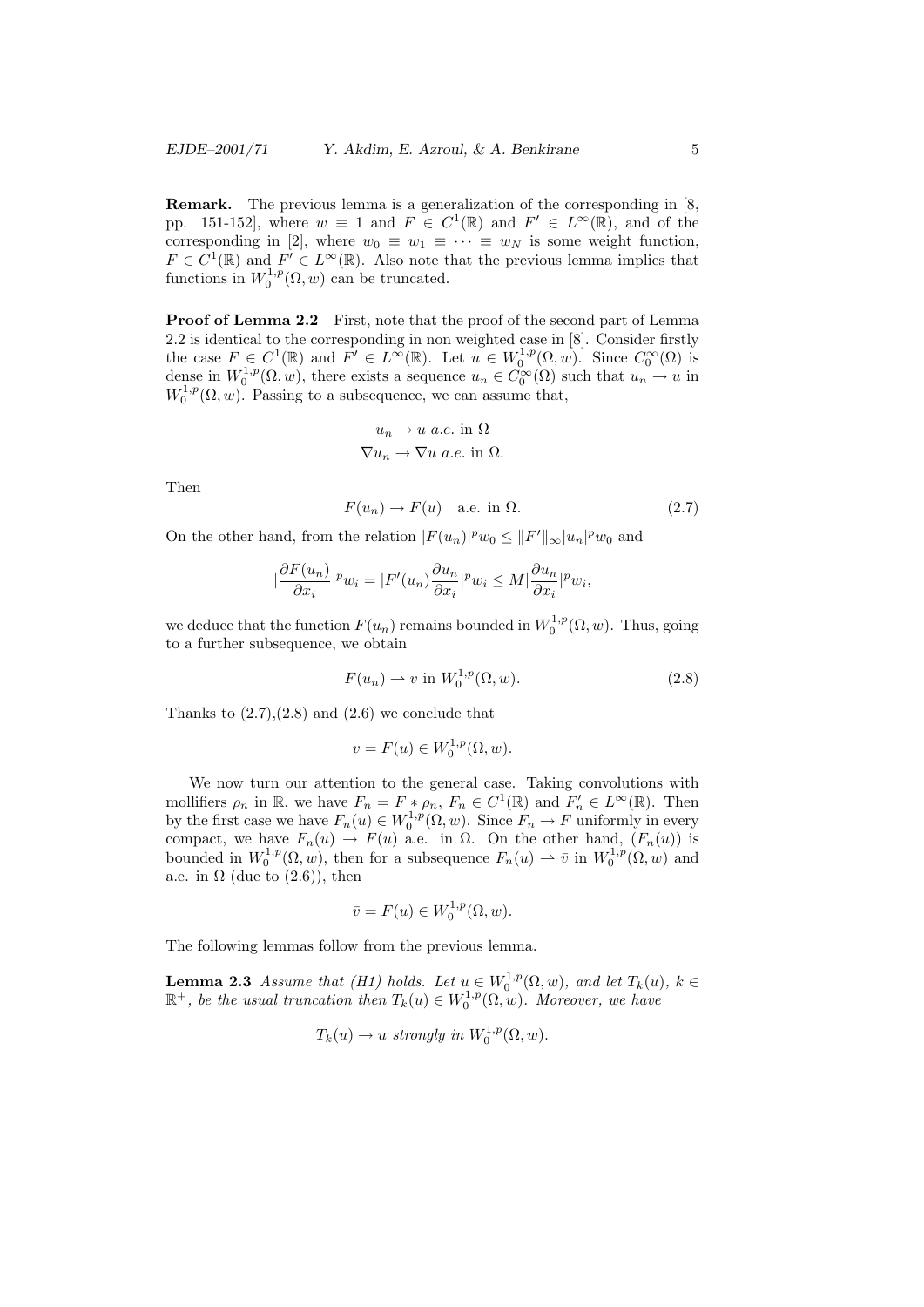**Lemma 2.4** Assume that (H1) holds. Let  $u \in W_0^{1,p}(\Omega,w)$ , then  $u^+ = \max(u,0)$ and  $u^- = \max(-u, 0)$  lie in  $W_0^{1,p}(\Omega, w)$ . Moreover, we have

$$
\frac{\partial(u^+)}{\partial x_i} = \begin{cases} \frac{\partial u}{\partial x_i}, & \text{if } u > 0 \\ 0, & \text{if } u \le 0 \end{cases}
$$

$$
\frac{\partial(u^-)}{\partial x_i} = \begin{cases} 0, & \text{if } u \ge 0 \\ -\frac{\partial u}{\partial x_i}, & \text{if } u < 0. \end{cases}
$$

**Lemma 2.5** Assume that (H1) holds. Let  $(u_n)$  be a sequence of  $W^{1,p}_0(\Omega, w)$ such that  $u_n \rightharpoonup u$  weakly in  $W_0^{1,p}(\Omega, w)$ . Then,  $u_n^+ \rightharpoonup u^+$  weakly in  $W_0^{1,p}(\Omega, w)$ and  $u_n^- \rightharpoonup u^-$  weakly in  $W_0^{1,p}(\Omega, w)$ .

**Proof.** Since  $u_n \rightharpoonup u$  in  $W_0^{1,p}(\Omega, w)$  and by  $(2.8)$  we have for a subsequence  $u_n \to u$  in  $L^q(\Omega, \sigma)$  and a.e. in  $\Omega$ . On the other hand,

$$
\| |u_n| \|_X^p = \sum_{i=1}^N \int_{\Omega} \left| \frac{\partial u_n}{\partial x_i} \right|^p w_i \ge \sum_{i=1}^N \int_{\{u_n \ge 0\}} \left| \frac{\partial u_n}{\partial x_i} \right|^p w_i
$$

$$
= \sum_{i=1}^N \int_{\Omega} \left| \frac{\partial u_n^+}{\partial x_i} \right|^p w_i = \| |u_n^+| \|_X^p .
$$

Then  $(u_n^+)$  is bounded in  $W_0^{1,p}(\Omega, w)$  hence by  $(2.6), u_n^+ \rightharpoonup u^+$  in  $W_0^{1,p}(\Omega, w)$ . Similarly, we prove that  $u_n \rightharpoonup u^-$  in  $W_0^{1,p}(\Omega, w)$ .

## 3 Main result

Let A be the nonlinear operator from  $W_0^{1,p}(\Omega,w)$  into the dual  $W^{-1,p'}(\Omega,w^*)$ defined as

$$
Au = -\operatorname{div}(a(x, u, \nabla u)),
$$

where  $a: \Omega \times \mathbb{R} \times \mathbb{R}^N \to \mathbb{R}^N$  is a Carathéodory vector-function satisfying the following assumptions:

(H2) For 
$$
i = 1, ..., N
$$
,

$$
|a_i(x, s, \xi)| \le \beta w_i^{1/p}(x)[k(x) + \sigma^{1/p'} |s|^{\frac{q}{p'}} + \sum_{j=1}^N w_j^{1/p'}(x)[\xi_j]^{p-1}], \quad (3.1)
$$

$$
[a(x, s, \xi) - a(x, s, \eta)](\xi - \eta) > 0 \quad \text{for all } \xi \neq \eta \in \mathbb{R}^N, \qquad (3.2)
$$

$$
a(x, s, \xi) \xi \ge \alpha \sum_{i=1}^{N} w_i |\xi_i|^p, \tag{3.3}
$$

where  $k(x)$  is a positive function in  $L^{p'}(\Omega)$  and  $\alpha, \beta$  are positive constants.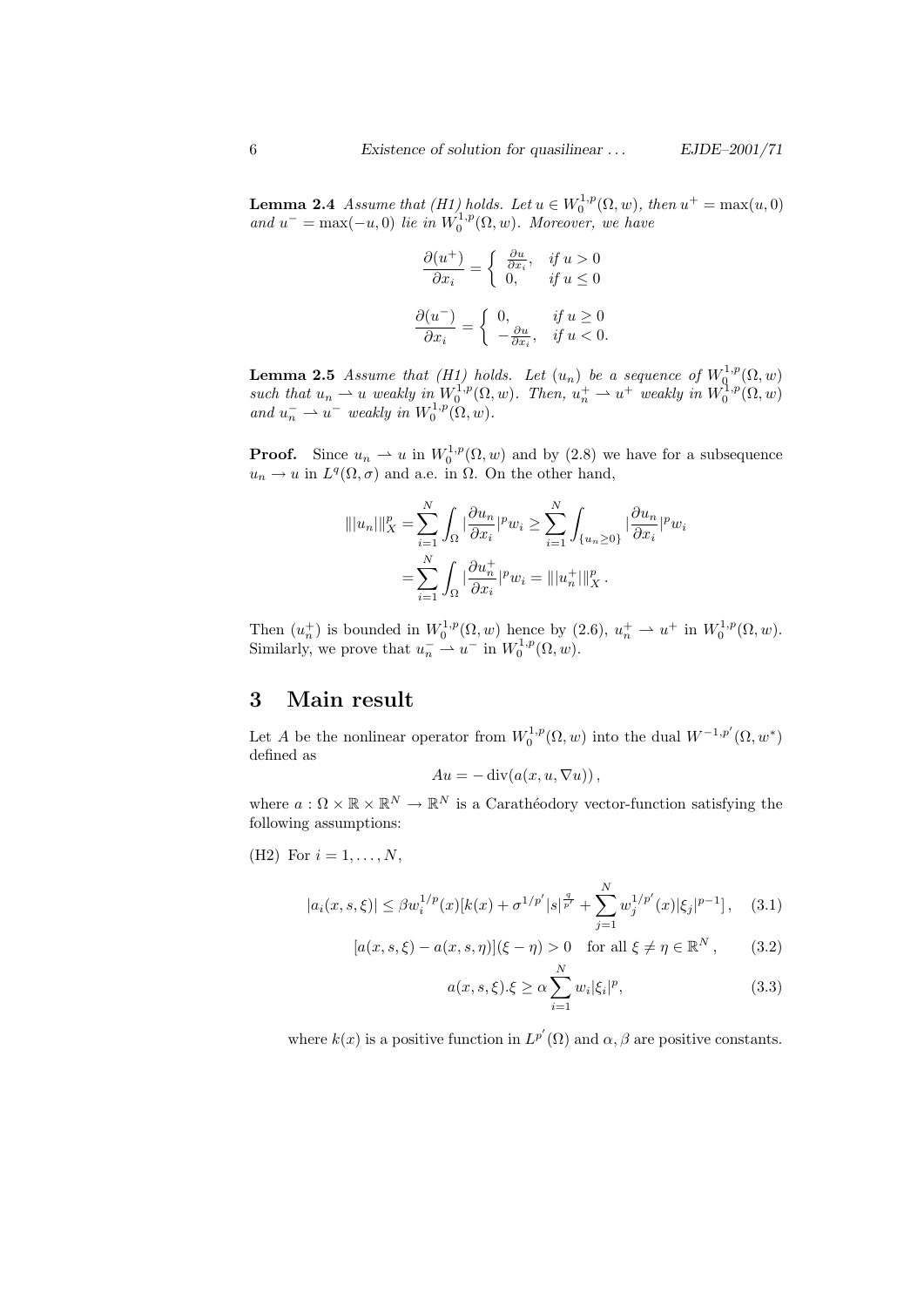(H3)  $g(x, s, \xi)$  is a Carathéodory function satisfying

$$
g(x,s,\xi)s \ge 0\,,\tag{3.4}
$$

$$
|g(x, s, \xi)| \le b(|s|) (\sum_{i=1}^{N} w_i |\xi_i|^p + c(x)), \tag{3.5}
$$

where  $b: \mathbb{R}^+ \to \mathbb{R}^+$  is a continuous increasing function and  $c(x)$  is positive function which in  $L^1(\Omega)$ .

For the nonlinear Dirichlet boundary-value problem (1.2), we state our main result as follows.

**Theorem 3.1** Under assumptions (H1)-(H3) and  $h \in W^{-1,p'}(\Omega, w^*)$ , there exists a solution of (1.2).

Remarks. (1) Theorem 3.1, generalizes to weighted case the analogous statement in [3].

(2) The assumption (2.4) appear to be necessary only for proving the boundedness of g in  $W_0^{1,p}(\Omega, w)$ . Thus, when  $g \equiv 0$ , we do not need assumption (2.4). (3) If we assume that  $w_0(x) \equiv 1$  and that there exists  $\nu \in ]\frac{N}{P}, \infty[\cap[\frac{1}{P-1}, \infty[$ such that  $w_i^{-\nu} \in L^1(\Omega)$  for all  $i = 1, ..., N$ , (which is an integrability condition, stronger than (2.1)), then

$$
\| |u| \|_X = \Big( \sum_{i=1}^N \int_{\Omega} \big| \frac{\partial u(x)}{\partial x_i} \big|^{p} w_i(x) \, dx \Big)^{1/p}
$$

is a norm defined on  $W_0^{1,p}(\Omega, w)$  and equivalent to (2.2). Also we have that

$$
W_0^{1,p}(\Omega, w) \hookrightarrow L^q(\Omega)
$$

for  $1 \le q < p_1^*$ ,  $p\nu < N(\nu + 1)$ , and  $q \ge 1$  is arbitrary for  $p\nu \ge N(\nu + 1)$  where  $p_1 = \frac{p\nu}{\nu+1}$ . Where  $p_1^* = \frac{Np_1}{N-p_1} = \frac{Np\nu}{N(\nu+1)-p\nu}$  is the Sobolev conjugate of  $p_1$  (see [6]). Thus the hypotheses (H<sub>1</sub>) is verified (for  $\sigma \equiv 1$ ).

For Theorem 3.1, we needed the following lemma.

**Lemma 3.2** Assume that (H1) and (H2) are satisfied, and let  $(u_n)$  be a sequence in  $W_0^{1,p}(\Omega, w)$  such that  $u_n \rightharpoonup u$  weakly in  $W_0^{1,p}(\Omega, w)$  and

$$
\int_{\Omega} [a(x, u_n, \nabla u_n) - a(x, u_n, \nabla u)] \nabla (u_n - u) \, dx \to 0. \tag{3.6}
$$

Then,  $u_n \to u$  in  $W_0^{1,p}(\Omega, w)$ .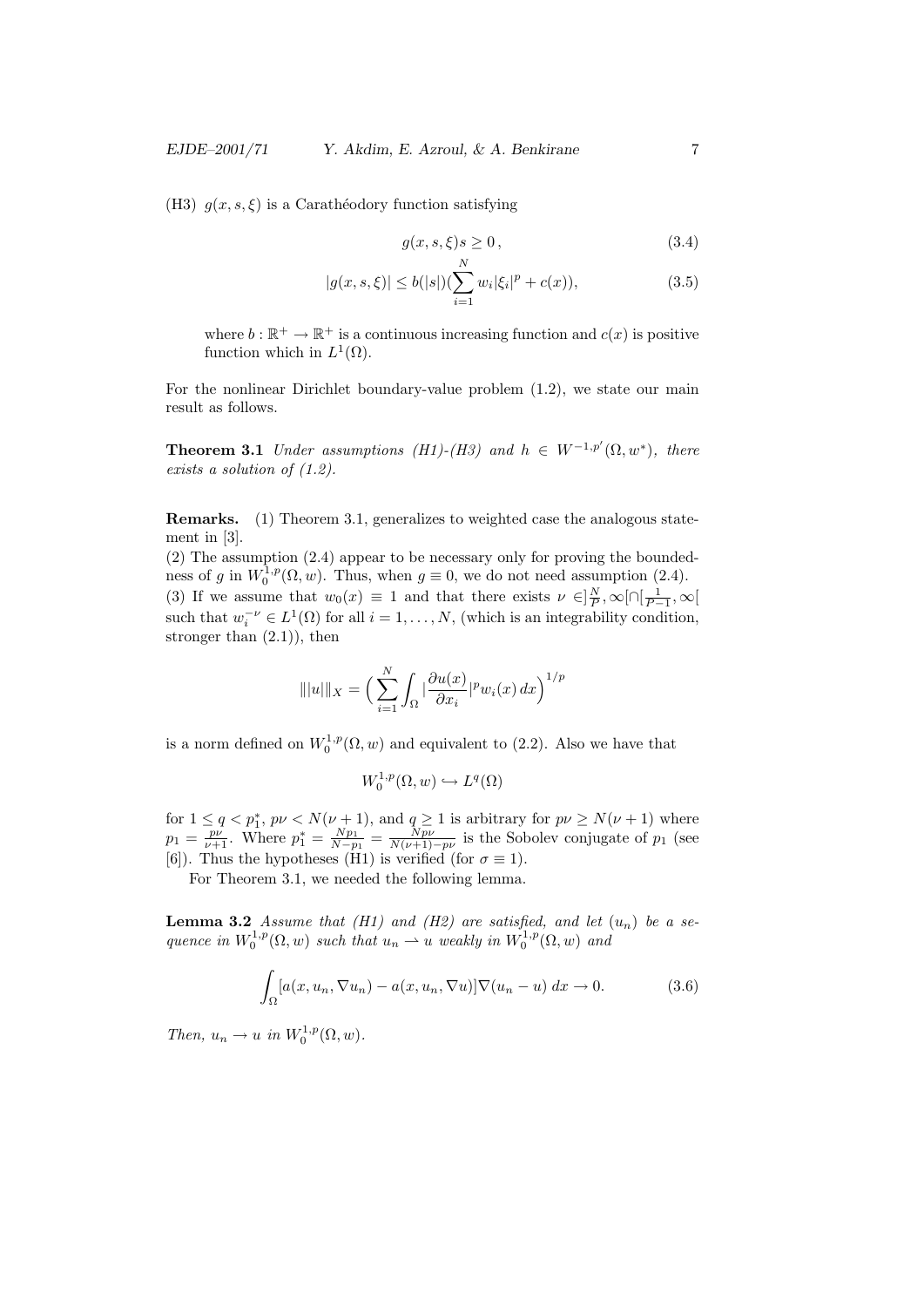**Proof.** Let  $D_n = [a(x, u_n, \nabla u_n) - a(x, u_n, \nabla u)] \nabla (u_n - u)$ . Then by (3.2),  $D_n$ is a positive function and by (3.6)  $D_n \to 0$  in  $L^1(\Omega)$ . Extracting a subsequence still denoted by  $u_n$ , and using  $(2.6)$ , we can write

$$
\begin{cases}\n u_n \to u & \text{a.e. in } \Omega \\
D_n \to 0 & \text{a.e. in } \Omega\n\end{cases}
$$

Then, there exists a subset B of  $\Omega$ , of zero measure, such that for  $x \in \Omega \backslash B$ .  $|u(x)| < \infty$ ,  $|\nabla u(x)| < \infty$ ,  $|k(x)| < \infty$ ,  $w_i(x) > 0$  and  $u_n(x) \to u(x)$ ,  $D_n(x) \to$ 0. We set  $\xi_n = \nabla u_n(x)$ ,  $\xi = \nabla u(x)$ . Then

$$
D_n(x) = [a(x, u_n, \xi_n) - a(x, u_n, \xi)](\xi_n - \xi)
$$
  
\n
$$
\geq \alpha \sum_{i=1}^N w_i |\xi_n^i|^p + \alpha \sum_{i=1}^N w_i |\xi^i|^p
$$
  
\n
$$
- \sum_{i=1}^N \beta w_i^{1/p} [k(x) + \sigma^{1/p'} |u_n|^{\frac{q}{p'}} + \sum_{j=1}^N w_j^{1/p'} |\xi_n^j|^{p-1}] |\xi^i|
$$
  
\n
$$
- \sum_{i=1}^N \beta w_i^{1/p} [k(x) + \sigma^{1/p'} |u_n|^{\frac{q}{p'}} + \sum_{j=1}^N w_j^{1/p'} |\xi^j|^{p-1}] |\xi_n^i|
$$
  
\n
$$
\geq \alpha \sum_{i=1}^N w_i |\xi_n^i|^p - c_x \Big[ 1 + \sum_{j=1}^N w_j^{1/p'} |\xi_n^j|^{p-1} + \sum_{i=1}^N w_i^{1/p} |\xi_n^i| \Big]
$$
  
\n(3.7)

where  $c_x$  is a constant which depends on x, but does not depend on n. Since  $u_n(x) \to u(x)$  we have  $|u_n(x)| \leq M_x$  where  $M_x$  is some positive constant. Then by a standard argument  $|\xi_n|$  is bounded uniformly with respect to n; indeed (3.7) becomes,

$$
D_n(x) \ge \sum_{i=1}^N |\xi_n^i|^p \Big( \alpha w_i - \frac{c_x}{N|\xi_n^i|^p} - \frac{c_x w_i^{1/p'}}{|\xi_n^i|} - \frac{c_x w_i^{1/p}}{|\xi_n^i|^{p-1}} \Big).
$$

If  $|\xi_n| \to \infty$  (for a subsequence) there exists at least one  $i_0$  such that  $|\xi_n^{i_0}| \to \infty$ , which implies that  $D_n(x) \to \infty$  which gives a contradiction.

Let now  $\xi^*$  be a cluster point of  $\xi_n$ . We have  $|\xi^*| < \infty$  and by the continuity of a with respect to the two last variables we obtain

$$
(a(x, u(x), \xi^*) - a(x, u(x), \xi))(\xi^* - \xi) = 0.
$$

In view of (3.2) we have  $\xi^* = \xi$ . The uniqueness of the cluster point implies

$$
\nabla u_n(x) \to \nabla u(x) \quad \text{a.e. in } \Omega.
$$

Since the sequence  $a(x, u_n, \nabla u_n)$  is bounded in  $\prod_{i=1}^N L^{p'}(\Omega, w_i^*)$  and  $a(x, u_n, \nabla u_n) \rightarrow a(x, u, \nabla u)$  a.e. in  $\Omega$ , Lemma 2.1 implies

$$
a(x, u_n, \nabla u_n) \rightharpoonup a(x, u, \nabla u)
$$
 in  $\prod_{i=1}^N L^{p'}(\Omega, w_i^*)$  and a.e. in  $\Omega$ .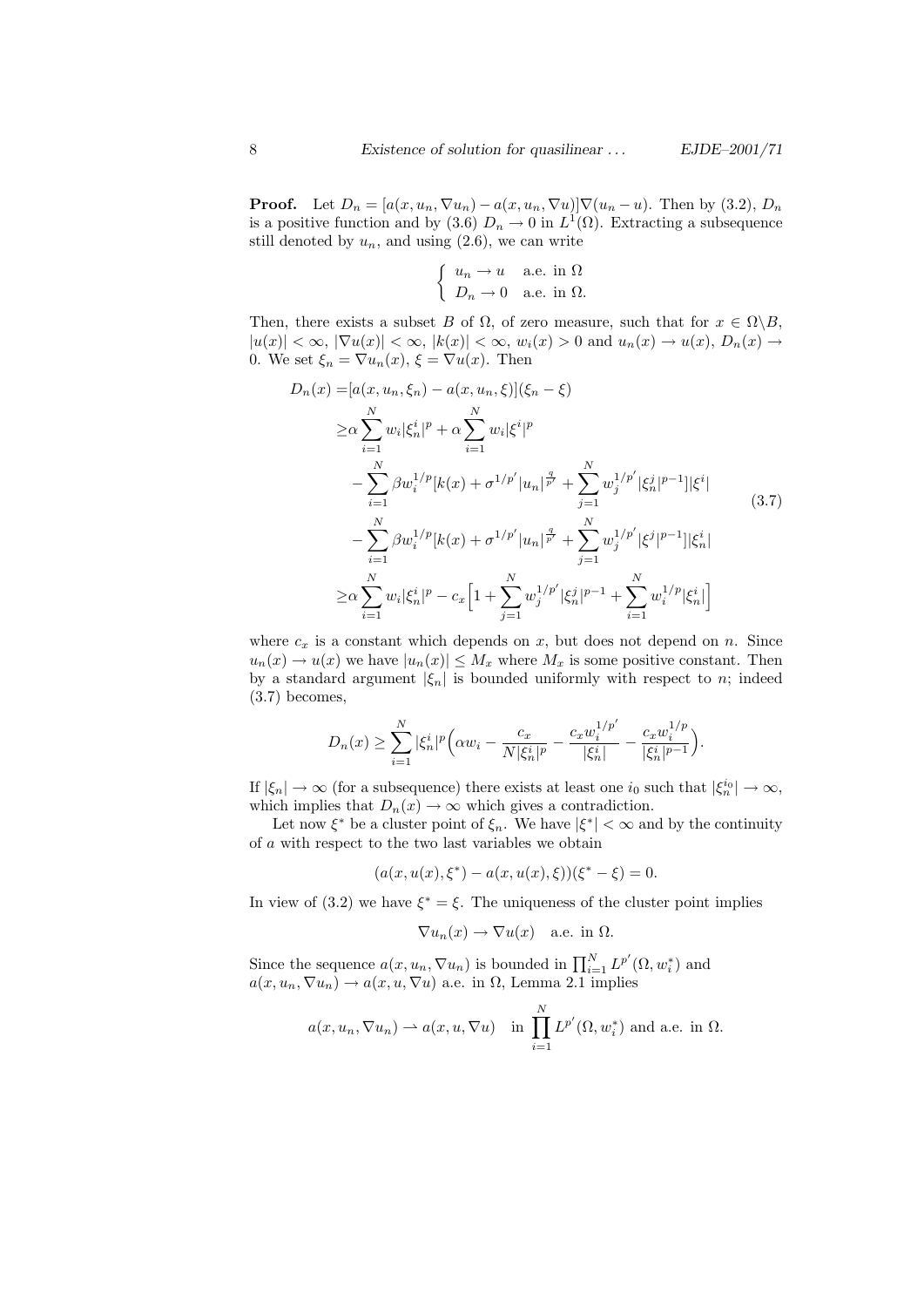We set  $\bar{y}_n = a(x, u_n, \nabla u_n) \nabla u_n$  and  $\bar{y} = a(x, u, \nabla u) \nabla u$ . As in [4, Lemma 5] we can write

$$
\bar{y}_n \to \bar{y}
$$
 in  $L^1(\Omega)$ .

By  $(3.3)$  we have

$$
\alpha \sum_{i=1}^N w_i \left| \frac{\partial u_n}{\partial x_i} \right|^p \le a(x, u_n, \nabla u_n) \nabla u_n.
$$

Let  $z_n = \sum_{i=1}^N w_i \left| \frac{\partial u_n}{\partial x_i} \right| p, z = \sum_{i=1}^N w_i \left| \frac{\partial u}{\partial x_i} \right| p, y_n = \frac{\bar{y}_n}{\alpha}$  and  $y = \frac{\bar{y}}{\alpha}$ . Then, by Fatou's theorem we obtain

$$
\int_{\Omega} 2y \, dx \le \liminf_{n \to \infty} \int_{\Omega} y + y_n - |z_n - z| \, dx
$$

i.e.  $0 \leq -\limsup_{n\to\infty} \int_{\Omega} |z_n - z| dx$  then

$$
0 \le \liminf_{n \to \infty} \int_{\Omega} |z_n - z| \, dx \le \limsup_{n \to \infty} \int_{\Omega} |z_n - z| \, dx \le 0,
$$

this implies,

$$
\nabla u_n \to \nabla u \text{ in } \prod_{i=1}^N L^p(\Omega, w_i),
$$

which with  $(2.3)$  completes the present proof.

# 4 Proof of Theorem 3.1

Step  $(1)$  The approximate problem. Let

$$
g_{\varepsilon}(x, s, \xi) = \frac{g(x, s, \xi)}{1 + \varepsilon |g(x, s, \xi)|}
$$

and consider the equation

$$
A(u_{\varepsilon}) + g_{\varepsilon}(x, u_{\varepsilon}, \nabla u_{\varepsilon}) = h
$$
  

$$
u_{\varepsilon} \in W_0^{1,p}(\Omega, w)
$$
 (4.1)

We define the operator  $G_{\varepsilon}:~X\rightarrow X^*$  by

$$
\langle G_{\varepsilon} u, v \rangle = \int_{\Omega} g_{\varepsilon}(x, u, \nabla u) v \, dx.
$$

Thanks to Hölder's inequality, for all  $v \in X$  and  $\varphi \in X$ ,

$$
\begin{split} \left| \int_{\Omega} g_{\varepsilon}(x, v, \nabla v) \varphi \, dx \right| &\leq \left( \int_{\Omega} |g_{\varepsilon}(x, v, \nabla v)|^{q'} \sigma^{-\frac{q'}{q}} \, dx \right)^{1/q'} \left( \int_{\Omega} |\varphi|^{q} \sigma \, dx \right)^{1/q} \\ &\leq \frac{1}{\varepsilon} \left( \int_{\Omega} \sigma^{1-q'} \, dx \right)^{1/q'} \|\varphi\|_{q, \sigma} \leq c_{\varepsilon} \|\|\varphi\|\| \end{split} \tag{4.2}
$$

For the above inequality, we have used (2.4) and (2.6).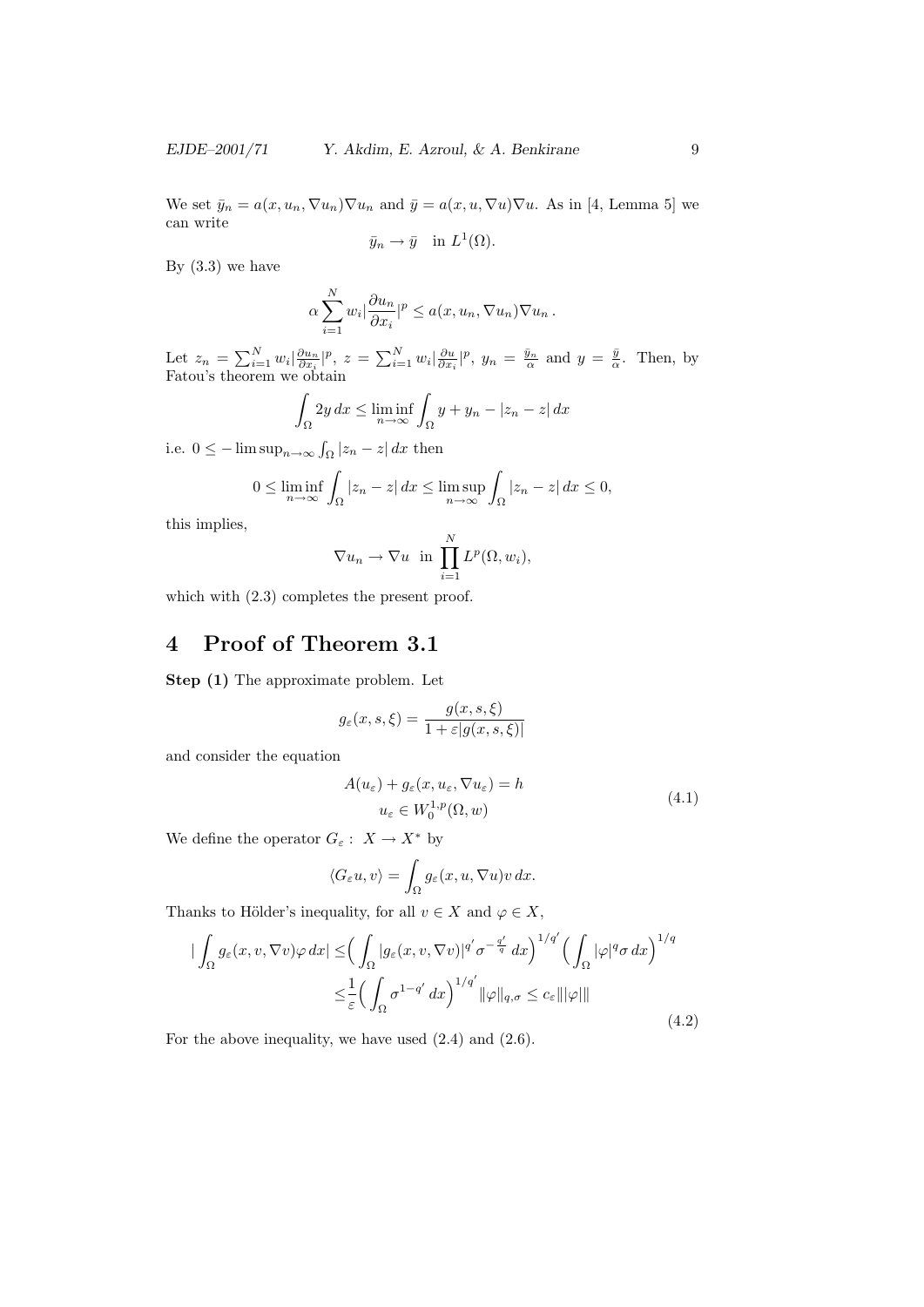**Lemma 4.1** The operator  $A + G_{\varepsilon} : X \to X^*$  is bounded, coercive, hemicontinous ,and satisfies property (M).

In view of Lemma 4.1, Problem (4.1) has a solution by a classical result [10, Theorem 2.1 and Remark 2.1. Since  $g_{\varepsilon}$  verifies the sign condition and using (3.3), we obtain  $\mathbf{v}$ 

$$
\alpha \sum_{i=1}^{N} \int_{\Omega} w_i \left| \frac{\partial u_{\varepsilon}}{\partial x_i} \right|^p \le \langle h, u_{\varepsilon} \rangle
$$

i.e.  $\alpha \|u_{\varepsilon}\|_{\infty}^p \leq c \|h\|_{X^*} \|u_{\varepsilon}\|$ . Then

$$
\| |u_{\varepsilon}| \| \le \beta_0,\tag{4.3}
$$

where  $\beta_0$  is some positive constant. Hence, we can extract a subsequence still denoted by  $u_{\varepsilon}$  such that,

$$
u_{\varepsilon} \rightharpoonup u
$$
 in  $W_0^{1,p}(\Omega, w)$  and a.e. in  $\Omega$ .

**Step (2)** Convergence of the positive part of  $u_{\varepsilon}$ . We shall prove that

$$
u_{\varepsilon}^+ \to u^+
$$
 in  $W_0^{1,p}(\Omega, w)$  strongly.

Let  $k > 0$ . Define  $u_k^+ = u^+ \wedge k = \min\{u^+, k\}$ . We shall fix k, and use the notation

$$
z_{\varepsilon}=u_{\varepsilon}^{+}-u_{k}^{+}.
$$

#### Assertion:

$$
\limsup_{\varepsilon \to 0} \int_{\Omega} [a(x, u_{\varepsilon}, \nabla u_{\varepsilon}^+) - a(x, u_{\varepsilon}, \nabla u_k^+) ] \nabla (u_{\varepsilon}^+ - u_k^+) + dx \le R_k \tag{4.4}
$$

where  $R_k \to 0$  as  $k \to +\infty$ . Indeed, by Lemmas 2.3 and 2.4, we have  $z_{\varepsilon} \in$  $W_0^{1,p}(\Omega, w)$  and  $z_\varepsilon^+ \in W_0^{1,p}(\Omega, w)$ . Multiplying (4.1) by  $z_\varepsilon^+$  we obtain

$$
\langle Au_{\varepsilon}, z_{\varepsilon}^{+} \rangle + \int_{\Omega} g_{\varepsilon}(x, u_{\varepsilon}, \nabla u_{\varepsilon}) z_{\varepsilon}^{+} dx = \langle h, z_{\varepsilon}^{+} \rangle.
$$

If  $z_{\varepsilon}^+ > 0$ , we have  $u_{\varepsilon} > 0$  and from (3.4)  $g_{\varepsilon}(x, u_{\varepsilon}, \nabla u_{\varepsilon}) \geq 0$ , then  $\langle Au_{\varepsilon}, z_{\varepsilon}^+ \rangle \leq$  $\langle h, z_\varepsilon^+ \rangle$  i.e.

$$
\int_{\Omega} a(x, u_{\varepsilon}, \nabla u_{\varepsilon}) \nabla z_{\varepsilon}^{+} dx \leq \langle h, z_{\varepsilon}^{+} \rangle.
$$

Since  $u_{\varepsilon} = u_{\varepsilon}^{+}$  in  $\{x \in \Omega : z_{\varepsilon}^{+} > 0\}$  then

$$
\int_{\Omega} a(x, u_{\varepsilon}, \nabla u_{\varepsilon}^{+}) \nabla z_{\varepsilon}^{+} dx \le \langle h, z_{\varepsilon}^{+} \rangle.
$$

Which implies

 $\overline{a}$ 

$$
\int_{\Omega} [a(x, u_{\varepsilon}, \nabla u_{\varepsilon}^{+}) - a(x, u_{\varepsilon}, \nabla u_{k}^{+})] \nabla (u_{\varepsilon}^{+} - u_{k}^{+})^{+} dx
$$
\n
$$
\leq - \int_{\Omega} a(x, u_{\varepsilon}, \nabla u_{k}^{+})] \nabla (u_{\varepsilon}^{+} - u_{k}^{+})^{+} + \langle h, z_{\varepsilon}^{+} \rangle. \tag{4.5}
$$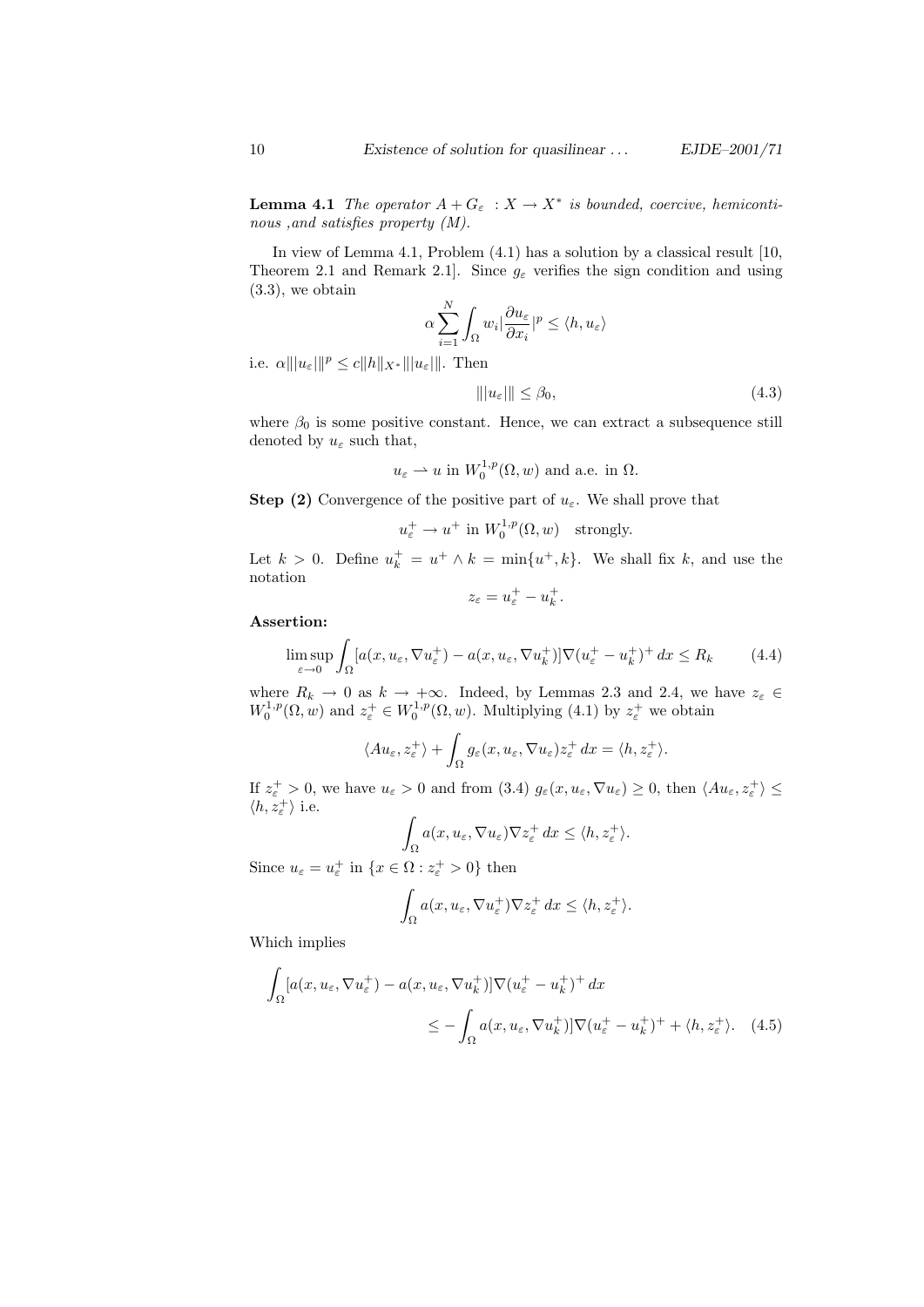As  $\varepsilon \to 0$ , we have  $z^+_\varepsilon \to (u^+ - u^+_k)^+$  a.e. in  $\Omega$ . However  $z^+_\varepsilon$  is bounded in  $W_0^{1,p}(\Omega,w)$ ; hence

$$
z_{\varepsilon}^+ \rightharpoonup (u^+ - u_k^+)^+ \quad \text{in } W_0^{1,p}(\Omega, w).
$$

Since  $a(x, u_\varepsilon, \nabla u_k^+) \to a(x, u, \nabla u_k^+)$  in  $\prod_{i=1}^N L^{p'}(\Omega, w_i^*)$ , by passing to the limit in  $\varepsilon$  in (4.5), we obtain (4.4) with

$$
R_k = -\int_{\Omega} a(x, u, \nabla u_k^+) ] \nabla (u^+ - u_k^+) ^+ + \langle h, (u^+ - u_k^+) ^+ \rangle.
$$

Because  $(u^+ - u_k^+)^+ \to 0$  in  $W_0^{1,p}(\Omega, w)$  as  $k \to \infty$ , we have  $R_k \to 0$  as  $k \to \infty$ . Assertion:

$$
-\liminf_{\varepsilon \to 0} \int_{\Omega} [a(x, u_{\varepsilon}, \nabla u_{\varepsilon}^+) - a(x, u_{\varepsilon}, \nabla u_k^+)]\nabla (u_{\varepsilon}^+ - u_k^+) \, dx \le 0. \tag{4.6}
$$

Indeed, we shall use the test function  $v_{\varepsilon} = \varphi_{\lambda}(z_{\varepsilon}^{-})$  with  $\varphi_{\lambda}(s) = s e^{\lambda s^{2}}$  in (4.1). We have  $0 \leq z_{\varepsilon}^- \leq k$ , i.e.  $z_{\varepsilon}^- \in L^{\infty}(\Omega)$  and since  $z_{\varepsilon}^- \in W_0^{1,p}(\Omega,w)$ , hence by Lemma 2.2, we have  $v_{\varepsilon} \in W_0^{1,p}(\Omega,w)$ . Multiplying (4.1) by  $v_{\varepsilon}$  we obtain

$$
\int_{\Omega} a(x, u_{\varepsilon}, \nabla u_{\varepsilon}) \nabla z_{\varepsilon}^{-} \varphi_{\lambda}'(z_{\varepsilon}^{-}) dx + \int_{\Omega} g_{\varepsilon}(x, u_{\varepsilon}, \nabla u_{\varepsilon}) \varphi_{\lambda}(z_{\varepsilon}^{-}) dx = \langle h, \varphi_{\lambda}(z_{\varepsilon}^{-}) \rangle.
$$

Define

$$
E_{\varepsilon} = \{ x \in \Omega : u_{\varepsilon}^{+}(x) \le u_{k}^{+}(x) \} \quad \text{and} \quad F_{\varepsilon} = \{ x \in \Omega : 0 \le u_{\varepsilon}(x) \le u_{k}^{+}(x) \}.
$$

Since  $\varphi_{\lambda}(z_{\varepsilon}^{-})=0$  in  $E_{\varepsilon}^{c}$ ,

$$
\int_{\Omega} g_{\varepsilon}(x, u_{\varepsilon}, \nabla u_{\varepsilon}) \varphi_{\lambda}(z_{\varepsilon}^{-}) dx = \int_{E_{\varepsilon}} g_{\varepsilon}(x, u_{\varepsilon}, \nabla u_{\varepsilon}) \varphi_{\lambda}(z_{\varepsilon}^{-}) dx.
$$

When  $u_{\varepsilon} \leq 0$ , we have  $g_{\varepsilon}(x, u_{\varepsilon}, \nabla u_{\varepsilon}) \leq 0$  and since  $\varphi_{\lambda}(z_{\varepsilon}^{-}) \geq 0$ , we obtain

$$
\int_{E_{\varepsilon}} g_{\varepsilon}(x, u_{\varepsilon}, \nabla u_{\varepsilon}) \varphi_{\lambda}(z_{\varepsilon}^{-}) dx \n\leq \int_{F_{\varepsilon}} g_{\varepsilon}(x, u_{\varepsilon}, \nabla u_{\varepsilon}) \varphi_{\lambda}(z_{\varepsilon}^{-}) dx \n\leq \int_{F_{\varepsilon}} b(|u_{\varepsilon}|) [\sum_{i=1}^{N} w_{i} | \frac{\partial u_{\varepsilon}}{\partial x_{i}} |^{p} + c(x) | \varphi_{\lambda}(z_{\varepsilon}^{-}) dx \n\leq b(k) \int_{F_{\varepsilon}} [\sum_{i=1}^{N} w_{i} | \frac{\partial u_{\varepsilon}}{\partial x_{i}} |^{p} + c(x) | \varphi_{\lambda}(z_{\varepsilon}^{-}) dx \n\leq \frac{b(k)}{\alpha} \int_{F_{\varepsilon}} a(x, u_{\varepsilon}, \nabla u_{\varepsilon}) \nabla u_{\varepsilon} \varphi_{\lambda}(z_{\varepsilon}^{-}) dx + b(k) \int_{F_{\varepsilon}} c(x) \varphi_{\lambda}(z_{\varepsilon}^{-}).
$$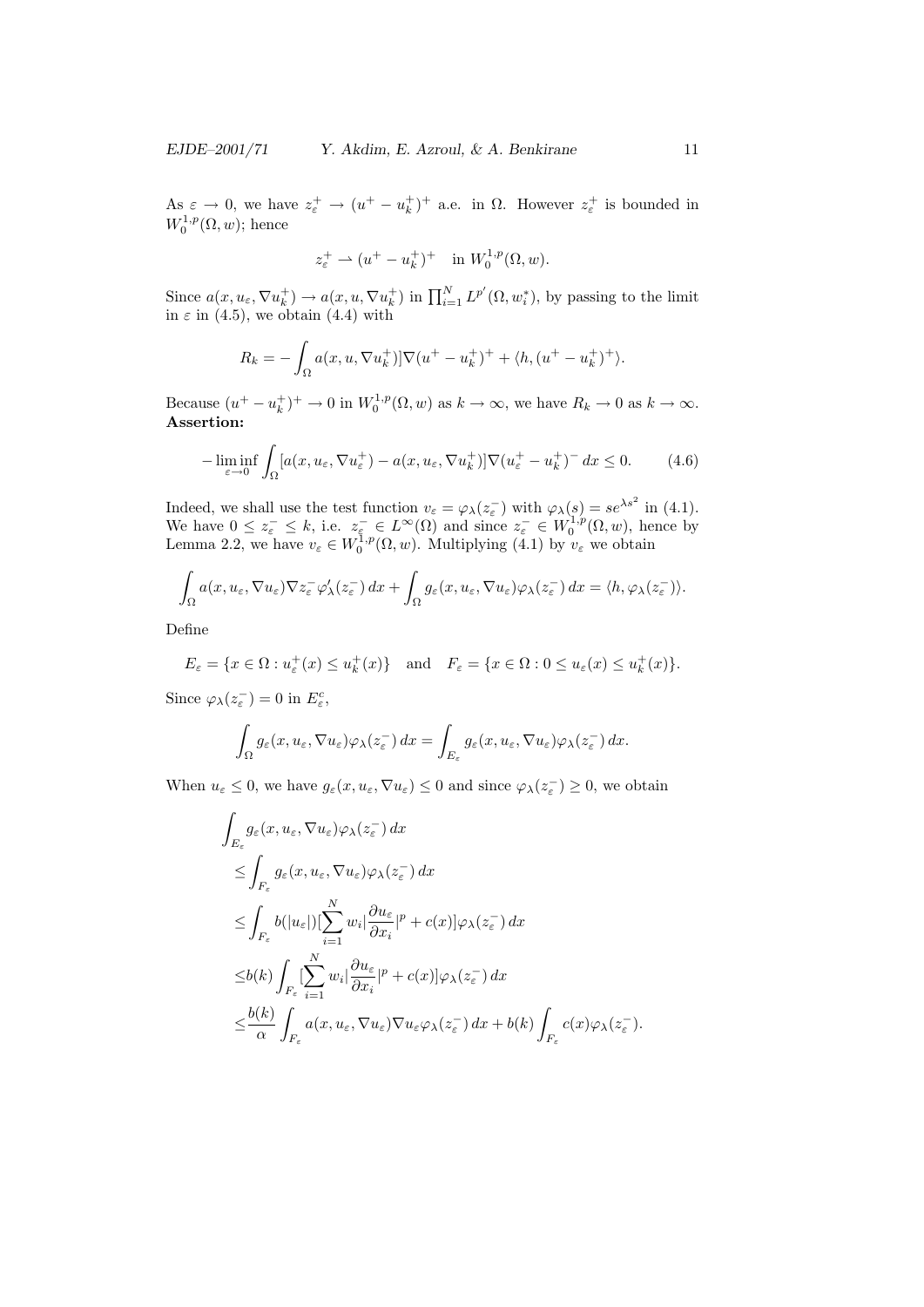As in  $[3, Theorem 1.1]$ , we can show that

$$
-\frac{1}{2} \int_{\Omega} [a(x, u_{\varepsilon}, \nabla u_{\varepsilon}^{+}) - a(x, u_{\varepsilon}, \nabla u_{k}^{+})] \nabla (u_{\varepsilon}^{+} - u_{k}^{+})^{-}
$$
  
\n
$$
\leq \int_{\Omega} [a(x, u_{\varepsilon}, \nabla u_{\varepsilon}) - a(x, u_{\varepsilon}, \nabla u_{\varepsilon}^{+})] \nabla u_{k}^{+} \varphi_{\lambda}^{\prime}(u_{k}^{+}) dx + \langle -h, \varphi_{\lambda}(z_{\varepsilon}^{-}) \rangle
$$
  
\n
$$
+ \int_{\Omega} a(x, u_{\varepsilon}, \nabla u_{k}^{+}) \nabla z_{\varepsilon}^{-} \varphi_{\lambda}^{\prime}(z_{\varepsilon}^{-}) dx + \frac{b(k)}{\alpha} \int_{\Omega} a(x, u_{\varepsilon}, \nabla u_{\varepsilon}^{+}) \nabla u_{k}^{+} \varphi_{\lambda}(z_{\varepsilon}^{-}) dx
$$
  
\n
$$
+ \frac{b(k)}{\alpha} \int_{\Omega} a(x, u_{\varepsilon}, \nabla u_{k}^{+}) \nabla (u_{\varepsilon}^{+} - u_{k}^{+}) \varphi_{\lambda}(z_{\varepsilon}^{-}) dx + b(k) \int_{\Omega} c(x) \varphi_{\lambda}(z_{\varepsilon}^{-}) dx,
$$

for  $\lambda = \frac{b(k)^2}{4\alpha^2}$ . For short notation, we rewrite the above inequality as

$$
I_{\varepsilon k}\leq I_{\varepsilon k}^1+I_{\varepsilon k}^2+I_{\varepsilon k}^3+I_{\varepsilon k}^4+I_{\varepsilon k}^5.
$$

Now, we extract a subsequence that satisfies the following two conditions:

$$
a(x, u_{\varepsilon}, \nabla u_{\varepsilon}) \rightharpoonup \gamma_1
$$
 and  $a(x, u_{\varepsilon}, \nabla u_{\varepsilon}^+) \rightharpoonup \gamma_2$  in  $\prod_{i=1}^N L^{p'}(\Omega, w_i^*)$ . (4.7)

**Lemma 4.2** For k fixed, as  $\varepsilon \to 0$ , the following statements hold:

(a) 
$$
I_{\epsilon k}^{1} \rightarrow I_{k}^{1} = \int_{\Omega} [\gamma_{1} - \gamma_{2}] \nabla u_{k}^{+} \varphi_{\lambda}^{\prime}(u_{k}^{+}) dx + \langle -h, \varphi_{\lambda}((u^{+} - u_{k}^{+})^{-}) \rangle
$$
  
\n(b)  $I_{\epsilon k}^{2} \rightarrow I_{k}^{2} = \int_{\Omega} a(x, u, \nabla u_{k}^{+}) \nabla ((u^{+} - u_{k}^{+})^{-}) \varphi_{\lambda}^{\prime}((u^{+} - u_{k}^{+})^{-})$   
\n(c)  $I_{\epsilon k}^{3} \rightarrow I_{k}^{3} = \frac{b(k)}{\alpha} \int_{\Omega} \gamma_{2} \nabla u_{k}^{+} \varphi_{\lambda}((u^{+} - u_{k}^{+})^{-}) dx$   
\n(d)  $I_{\epsilon k}^{4} \rightarrow I_{k}^{4} = \frac{b(k)}{\alpha} \int_{\Omega} a(x, u, \nabla u_{k}^{+}) \nabla (u^{+} - u_{k}^{+}) \varphi_{\lambda}((u^{+} - u_{k}^{+})^{-}) dx$   
\n(e)  $I_{\epsilon k}^{5} \rightarrow I_{k}^{5} = b(k) \int_{\Omega} c(x) \varphi_{\lambda}((u^{+} - u_{k}^{+})^{-}) dx$ 

In view of Lemma 4.2,  $(u^+ - u_k^+)^- = 0$  and  $\varphi_\lambda(0) = 0$ , we have

$$
\limsup_{\varepsilon \to 0} I_{\varepsilon k} \le I_k^1 + I_k^2 + I_k^3 + I_k^4 + I_k^5 = \int_{\Omega} [\gamma_1(x) - \gamma_2(x)] \nabla u_k^+ \varphi_\lambda'(u_k^+) dx.
$$

Moreover, if  $u_{\varepsilon} < 0$  we have  $(u_{\varepsilon})_k^+ = 0$ , hence,

$$
(a(x, u_{\varepsilon}, \nabla u_{\varepsilon}) - a(x, u_{\varepsilon}, \nabla u_{\varepsilon}^{+}))(u_{\varepsilon})_{k}^{+} = 0 \quad \text{a.e.}
$$

which implies  $(\gamma_1(x) - \gamma_2(x))u_k^+ = 0$ , and so  $\limsup_{\varepsilon \to 0} I_{\varepsilon k} \leq 0$ ; thus, (4.6) follows. Assertion:

$$
u_{\varepsilon}^{+} \to u^{+} \quad \text{in } W_{0}^{1,p}(\Omega, w) \quad \text{strongly.} \tag{4.8}
$$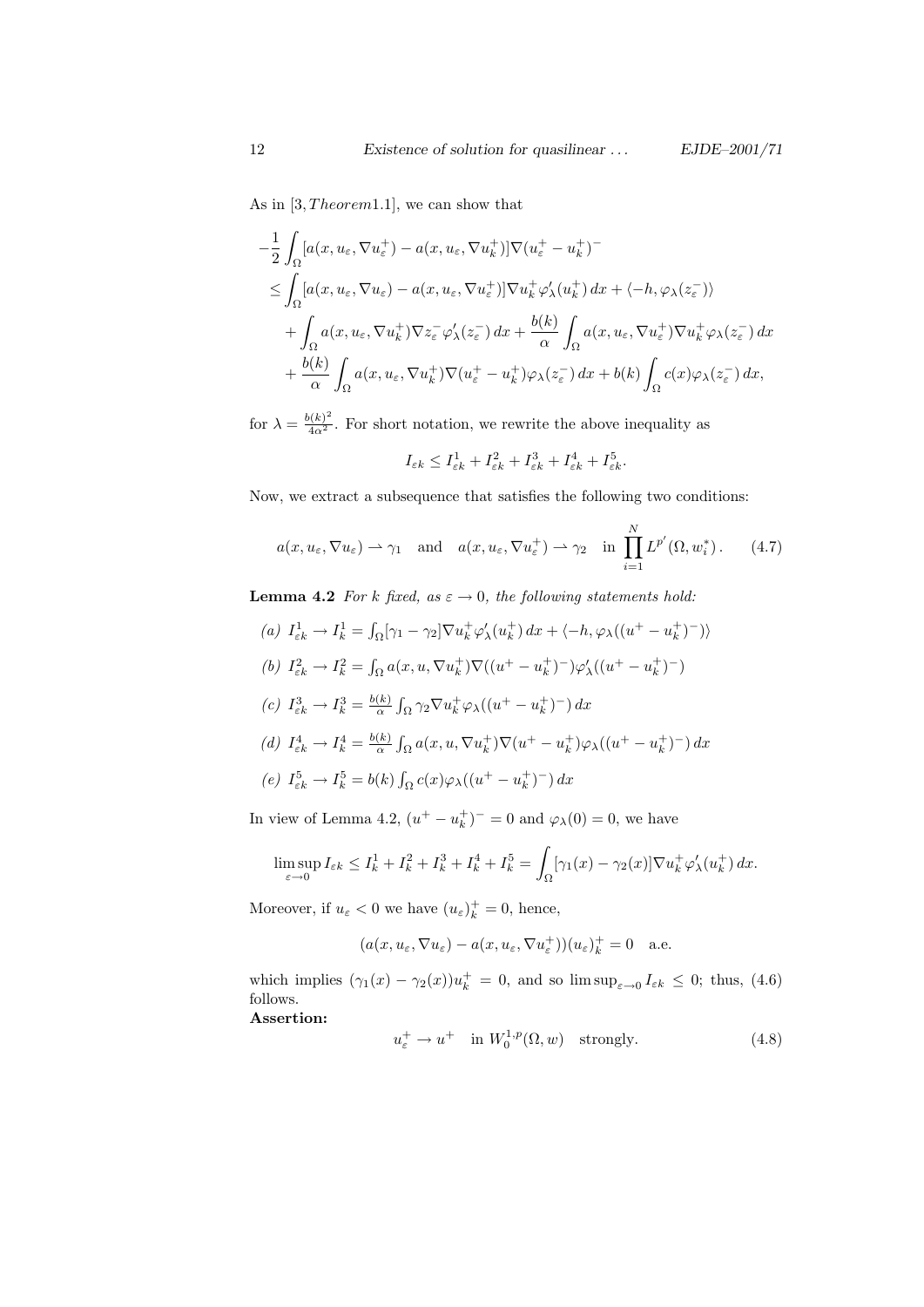As in  $[3,$  theorem 1.1, from  $(4.4)$  and  $(4.6)$ , we have

$$
\limsup_{\varepsilon \to 0} \int_{\Omega} [a(x, u_{\varepsilon}, \nabla u_{\varepsilon}^{+}) - a(x, u_{\varepsilon}, \nabla u^{+})] \nabla (u_{\varepsilon}^{+} - u^{+})
$$
  

$$
\leq R_{k} + \int_{\Omega} [\gamma_{2}(x) - a(x, u, \nabla u_{k}^{+})] \nabla (u_{k}^{+} - u^{+}).
$$

Letting  $k \to \infty$  and using lemma 3.2 we obtain (4.8).

**Step (3)** Convergence of the negative part of  $u_{\varepsilon}$ . As in the preceding step, we shall prove that

$$
u_{\varepsilon}^{-} \to u^{-} \quad \text{in} \ W_{0}^{1,p}(\Omega, w) \quad \text{strongly.} \tag{4.9}
$$

#### Assertion:

$$
\limsup_{\varepsilon \to 0} \int_{\Omega} -[a(x, u_{\varepsilon}, -\nabla u_{\varepsilon}^-) - a(x, u_{\varepsilon}, -\nabla u_k^-)] \nabla (u_{\varepsilon}^- - u_k^-)^+ dx \le \tilde{R}_k, \tag{4.10}
$$

where  $\tilde{R}_k \to 0$  as  $k \to +\infty$ . Indeed, when we define  $u_k^- = u^- \wedge k$ ,  $y_{\varepsilon} = u_{\varepsilon}^- - u_k^ \frac{-}{k}$ , and multiply (4.1) by  $y_{\varepsilon}^+$ , we obtain

$$
\int_{\Omega} a(x, u_{\varepsilon}, \nabla u_{\varepsilon}) \nabla y_{\varepsilon}^{+} dx + \int_{\Omega} g_{\varepsilon}(x, u_{\varepsilon}, \nabla u_{\varepsilon}) y_{\varepsilon}^{+} dx = \langle h, y_{\varepsilon}^{+} \rangle.
$$

Since  $y_{\varepsilon}^+ > 0$  implies  $u_{\varepsilon} < 0$ , from  $(3.4)$  we have  $g_{\varepsilon}(x, u_{\varepsilon}, \nabla u_{\varepsilon}) \leq 0$ . Hence  $g_{\varepsilon}(x, u_{\varepsilon}, \nabla u_{\varepsilon})y_{\varepsilon}^{+} \leq 0$  a.e. in  $\Omega$ . Then

$$
\int_{\Omega} a(x, u_{\varepsilon}, \nabla u_{\varepsilon}) \nabla y_{\varepsilon}^{+} dx \ge \langle h, y_{\varepsilon}^{+} \rangle.
$$

Since  $u_{\varepsilon} = -u_{\varepsilon}$  on the set  $\{x \in \Omega : y_{\varepsilon}^+ > 0\}$ , we can write

$$
\int_{\Omega} a(x, u_{\varepsilon}, -\nabla u_{\varepsilon}^{-}) \nabla y_{\varepsilon}^{+} dx \ge \langle h, y_{\varepsilon}^{+} \rangle,
$$

which implies

$$
- \int_{\Omega} [a(x, u_{\varepsilon}, -\nabla u_{\varepsilon}^-) - a(x, u_{\varepsilon}, -\nabla u_k^-)] \nabla (u_{\varepsilon}^- - u_k^-)^+ dx
$$
  

$$
\leq \int_{\Omega} a(x, u_{\varepsilon}, -\nabla u_k^-) \nabla (u_{\varepsilon}^- - u_k^-)^+ - \langle h, y_{\varepsilon}^+ \rangle.
$$

As  $\varepsilon \to 0$  we have  $y_{\varepsilon}^+ \to (u^- - u_k^-)$  $(\overline{k})^+$  a.e. in  $\Omega$ . Since  $y^+_{\varepsilon}$  is bounded in  $W_0^{1,p}(\Omega, w), y_\varepsilon^+ \rightharpoonup (u^- - u^-_k)$  $(k)$ <sup>+</sup> in  $W_0^{1,p}(\Omega, w)$  (for k fixed). Passing to the limit in  $\varepsilon$  we obtain (4.10) with

$$
\tilde{R}_k = \int_{\Omega} a(x, u, -\nabla u_k^-) \nabla (u^- - u_k^-)^+ - \langle h, (u^- - u_k^-)^+ \rangle.
$$

Because  $(u^- - u_k^ (k)$ <sup>+</sup>  $\rightarrow$  0 in  $W_0^{1,p}(\Omega, w)$  as  $k \rightarrow \infty$  we obtain that  $\tilde{R}_k \rightarrow 0$  as  $k \to \infty$ .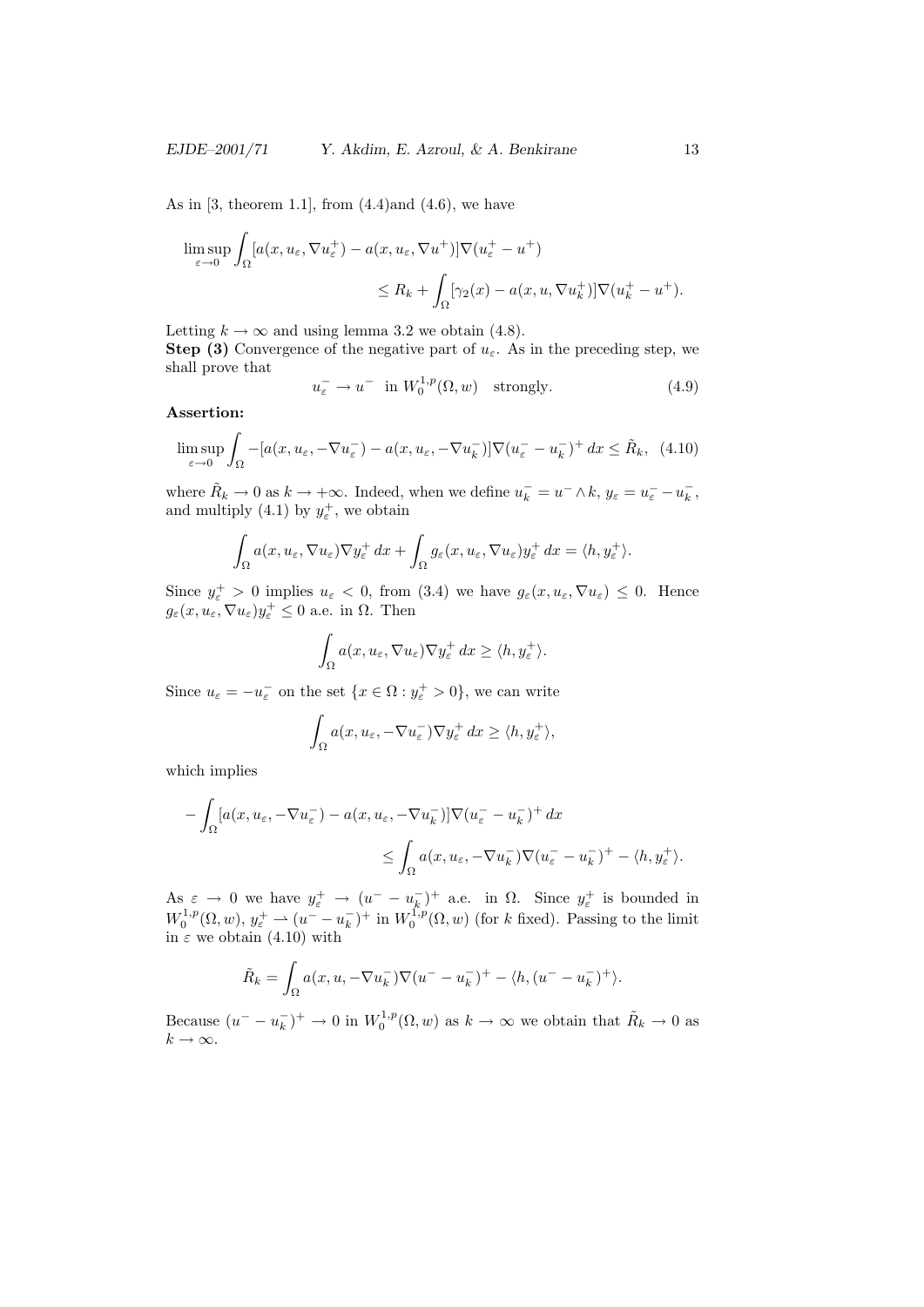### Assertion:

$$
\limsup_{\varepsilon \to 0} \int_{\Omega} [a(x, u_{\varepsilon}, -\nabla u_{\varepsilon}^-) - a(x, u_{\varepsilon}, -\nabla u_k^-)] \nabla (u_{\varepsilon}^- - u_k^-)^- dx \le 0. \tag{4.11}
$$

This can be done as in (4.6) by considering a test function  $v_{\varepsilon} = \varphi_{\lambda}(y_{\varepsilon}^{-})$ . Finally combining  $(4.10)$  and  $(4.11)$ , we deduce as in  $(4.8)$  the assertion  $(4.9)$ .

**Step (4)** Convergence of  $u_{\varepsilon}$ . From (4.8) and (4.9), we deduce that for a subsequence,

$$
u_{\varepsilon} \to u \quad \text{in} \ W_0^{1,p}(\Omega, w) \quad \text{and a.e. in } \Omega \tag{4.12}
$$

$$
\nabla u_{\varepsilon} \to \nabla u \quad \text{a.e. in } \Omega,\tag{4.13}
$$

which implies

$$
g_{\varepsilon}(x, u_{\varepsilon}, \nabla u_{\varepsilon}) \to g(x, u, \nabla u) \quad \text{a.e. in } \Omega
$$
  

$$
g_{\varepsilon}(x, u_{\varepsilon}, \nabla u_{\varepsilon})u_{\varepsilon} \to g(x, u, \nabla u)u \quad \text{a.e. in } \Omega.
$$
 (4.14)

On the other hand, multiplying (4.1) by  $u_{\varepsilon}$  and using (3.3), (3.4), (4.2), (4.3) we obtain

$$
0 \le \int_{\Omega} g_{\varepsilon}(x, u_{\varepsilon}, \nabla u_{\varepsilon}) u_{\varepsilon} dx \le \tilde{\beta}, \tag{4.15}
$$

where  $\tilde{\beta}$  is some positive constant. For any measurable subset E of  $\Omega$  and any  $m > 0$ , we have

$$
\int_{E} |g_{\varepsilon}(x, u_{\varepsilon}, \nabla u_{\varepsilon})| dx = \int_{E \cap X_{m}^{\varepsilon}} |g_{\varepsilon}(x, u_{\varepsilon}, \nabla u_{\varepsilon})| dx + \int_{E \cap Y_{m}^{\varepsilon}} |g_{\varepsilon}(x, u_{\varepsilon}, \nabla u_{\varepsilon})| dx
$$

where

$$
X_m^{\varepsilon} = \{ x \in \Omega : |u_{\varepsilon}(x)| \le m \}, \quad Y_m^{\varepsilon} = \{ x \in \Omega : |u_{\varepsilon}(x)| > m \}
$$
(4.16)

From this and  $(3.5)$ , $(4.15)$ , $(4.16)$ , we have

$$
\int_{E} |g_{\varepsilon}(x, u_{\varepsilon}, \nabla u_{\varepsilon})| dx \leq \int_{E \cap X_{m}^{\varepsilon}} |g_{\varepsilon}(x, u_{\varepsilon}, \nabla u_{\varepsilon})| dx + \frac{1}{m} \int_{\Omega} g_{\varepsilon}(x, u_{\varepsilon}, \nabla u_{\varepsilon}) u_{\varepsilon} dx
$$
  

$$
\leq b(m) \int_{E} (\sum_{i=1}^{N} w_{i} |\frac{\partial u_{\varepsilon}}{\partial x_{i}}|^{p} + c(x)) + \tilde{\beta} \frac{1}{m}.
$$

Since the sequence  $(\nabla u_{\varepsilon})$  converges strongly in  $\prod_{i=1}^{N} L^p(\Omega, w_i)$ , then above inequality implies the equi-integrability of  $g_{\varepsilon}(x, u_{\varepsilon}, \nabla u_{\varepsilon})$ . Thanks to (4.14) and Vitali's theorem,

$$
g_{\varepsilon}(x, u_{\varepsilon}, \nabla u_{\varepsilon}) \to g(x, u, \nabla u)
$$
 strongly in  $L^1(\Omega)$ . (4.17)

From  $(4.12)$  and  $(4.17)$  we can pass to the limit in

$$
\langle Au_{\varepsilon}, v \rangle + \int_{\Omega} g_{\varepsilon}(x, u_{\varepsilon}, \nabla u_{\varepsilon}) v = \langle h, v \rangle
$$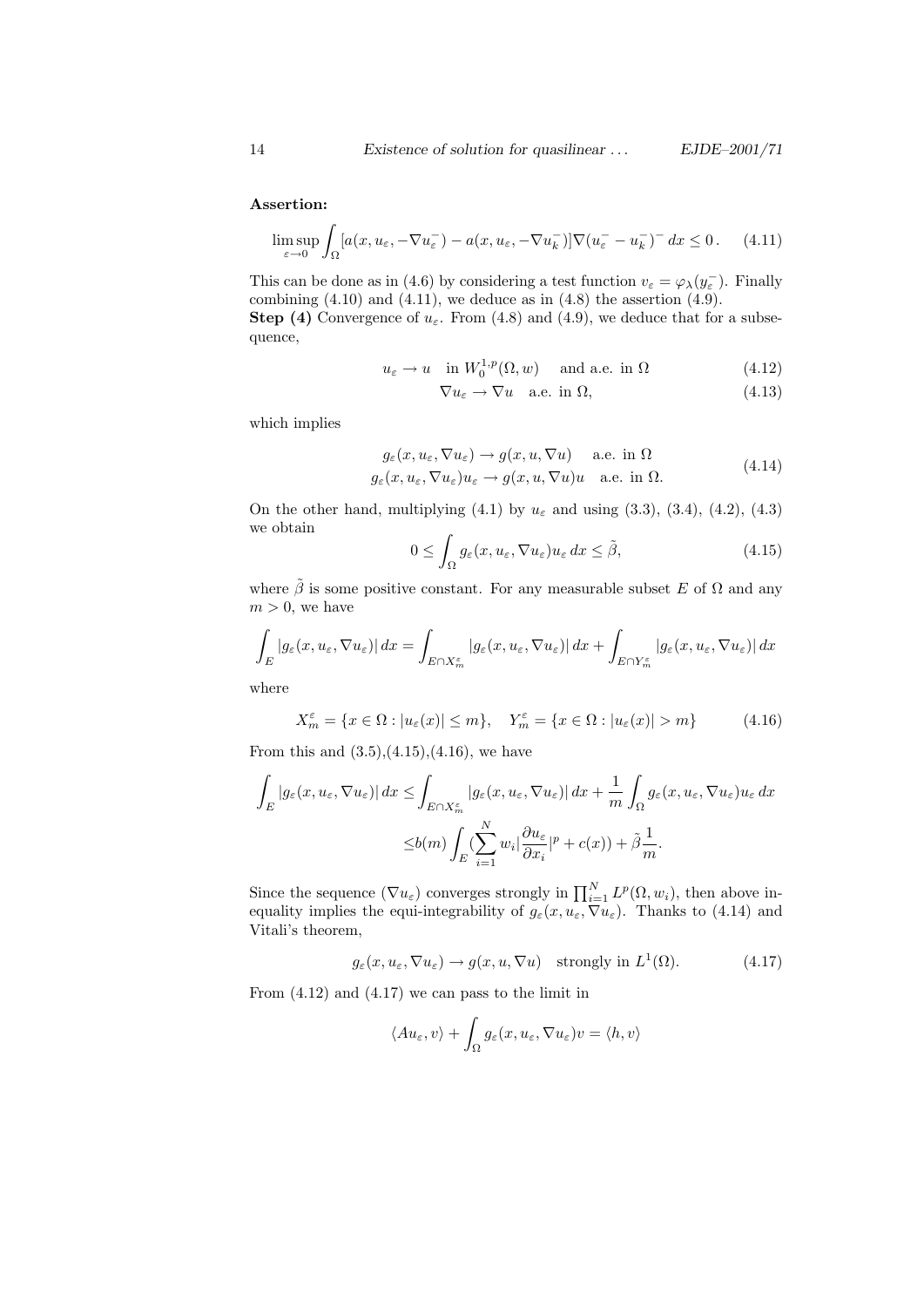and we obtain

$$
\langle Au, v \rangle + \int_{\Omega} g(x, u, \nabla u) v = \langle h, v \rangle \quad \forall v \in W_0^{1, p}(\Omega, w) \cap L^{\infty}(\Omega). \tag{4.18}
$$

Moreover, since  $g_{\varepsilon}(x, u_{\varepsilon}, \nabla u_{\varepsilon})u_{\varepsilon} \geq 0$  a.e. in  $\Omega$ , by (4.14), (4.15) and Fatou's lemma, we have  $g(x, u, \nabla u)u \in L^1(\Omega)$ . It remains to show that,

$$
\langle Au, u \rangle + \int_{\Omega} g(x, u, \nabla u)u = \langle h, u \rangle.
$$

Put  $v = u_k$  in (4.18) where  $u_k$  is the truncation of u. Then

$$
\langle Au - h, u_k \rangle \to \langle Au - h, u \rangle
$$

and

$$
g(x, u, \nabla u)u_k \to g(x, u, \nabla u)u \text{ in } L^1(\Omega).
$$

Using Lebesgue's dominated convergence theorem, since

$$
|g(x, u, \nabla u)u_k| \le |g(x, u, \nabla u)||u| \in L^1(\Omega)
$$

we conclude that  $g(x, u, \nabla u)u_k \to g(x, u, \nabla u)u$  a.e. in  $\Omega$ .

**Proof of Lemma 4.1** We set  $B_{\varepsilon} = A + G_{\varepsilon}$ . Using (3.1) and Hölder's inequality we can show that A is bounded [5]. Thanks to (4.2) we have  $B_{\varepsilon}$  bounded. The coercivity follows from (3.3) and (3.4). To show that  $B_{\varepsilon}$  is hemicontinous, let  $t \rightarrow t_0$  and prove that

$$
\langle B_{\varepsilon}(u+tv), \tilde{w}\rangle \to \langle B_{\varepsilon}(u+t_0v), \tilde{w}\rangle \text{ as } t \to t_0 \quad \text{for all } u, v, \tilde{w} \in X.
$$

Since for a.e.  $x \in \Omega$ ,  $a_i(x, u + tv, \nabla(u + tv)) \to a_i(x, u + t_0v, \nabla(u + t_0v))$  as  $t \rightarrow t_0$ , thanks to the growth condition (3.1), Lemma 2.1 implies

 $a_i(x, u+tv, \nabla(u+tv)) \rightharpoonup a_i(x, u+t_0v, \nabla(u+t_0v))$  in  $L^{p'}(\Omega, w_i^{1-p'}$  $i^{1-p'}$ ) as  $t \to t_0$ .

Finally for all  $\tilde{w} \in X$ ,

$$
\langle A(u+tv), \tilde{w} \rangle \to \langle A(u+t_0v), \tilde{w} \rangle \quad \text{as } t \to t_0.
$$

On the other hand,  $g_{\varepsilon}(x, u+tv, \nabla(u+tv)) \to g_{\varepsilon}(x, u+t_0v, \nabla(u+t_0v))$  as  $t \to t_0$ for a.e.  $x \in \Omega$ . Also  $(g_{\varepsilon}(x, u + tv + \nabla(u + tv)))_t$  is bounded in  $L^{q'}(\Omega, \sigma^{1-q'})$ because

$$
\int_{\Omega} |g_{\varepsilon}(x, u + tv, \nabla(u + tv))|^{q'} \sigma^{1-q'} \leq (\frac{1}{\varepsilon})^{q'} \int_{\Omega} \sigma^{1-q'} \leq c_{\varepsilon},
$$

then Lemma 2.1 gives

$$
g_{\varepsilon}(x, u + tv, \nabla(u + tv)) \rightharpoonup g_{\varepsilon}(x, u + t_0 v, \nabla(u + t_0 v))
$$
 in  $L^{q'}(\Omega, \sigma^{1-q'})$  as  $t \to t_0$ .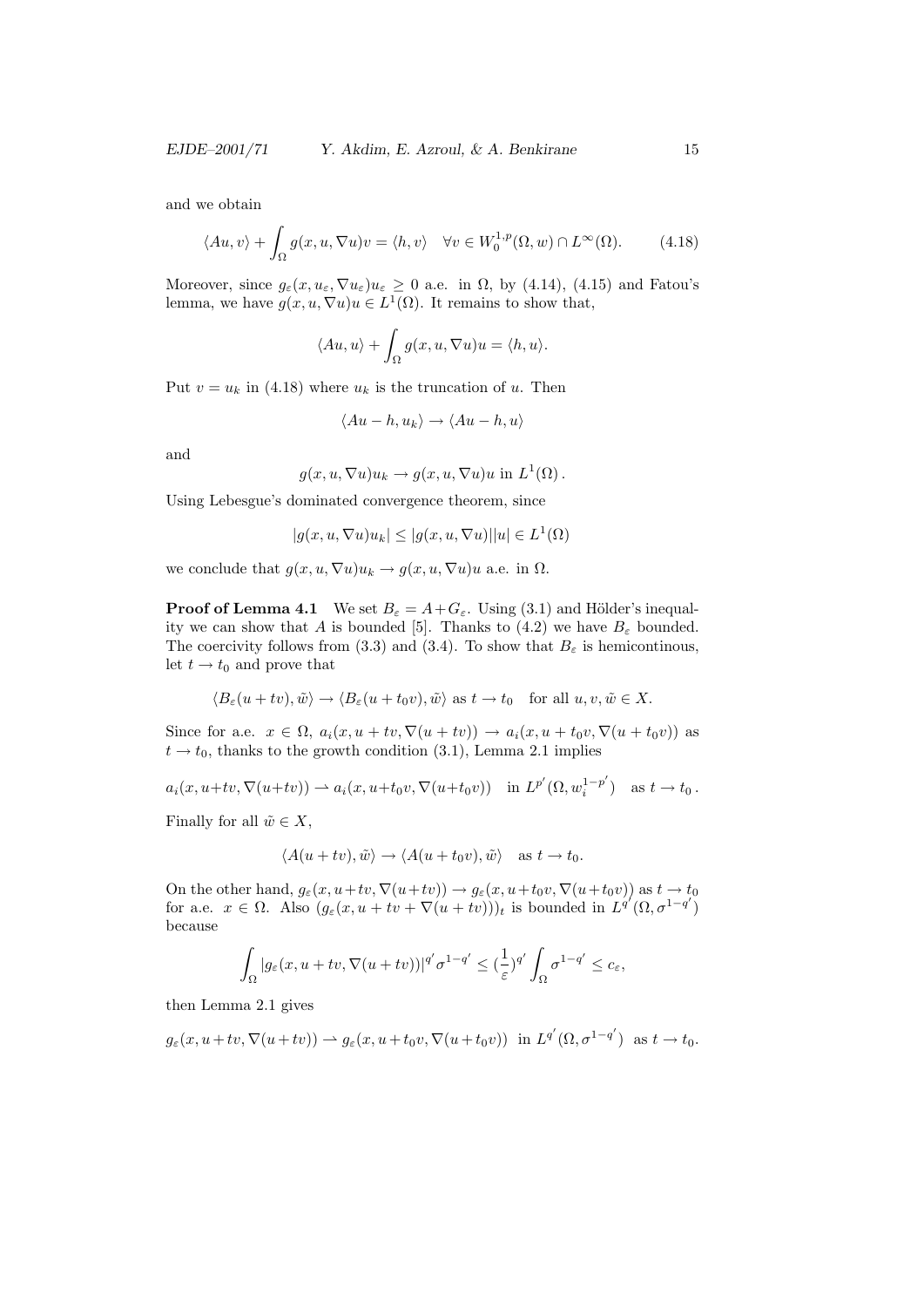Since  $\tilde{w} \in L^q(\Omega, \sigma)$  for all  $\tilde{w} \in X$ ,

$$
\langle G_{\varepsilon}(u+tv), \tilde{w}\rangle \to \langle G_{\varepsilon}(u+t_0v), \tilde{w}\rangle \quad \text{as } t \to t_0.
$$

Next we show that  $B_{\varepsilon}$  satisfies property (M); i.e. for a sequence  $u_j$  in X satisfying: (i)  $u_i \rightharpoonup u$  in  $X$ , (ii)  $B_{\varepsilon} u_j \rightharpoonup \chi$  in  $X^*$ , and (iii) lim  $\sup_{j\to\infty} \langle B_{\varepsilon} u_j, u_j - u \rangle \leq$ 0, we have  $\chi = B_{\varepsilon}u$ . Indeed, by Hölder's inequality and (2.6),

$$
\int_{\Omega} g_{\varepsilon}(x, u_j, \nabla u_j)(u_j - u)
$$
\n
$$
\leq \left( \int_{\Omega} |g_{\varepsilon}(x, u_j, \nabla u_j)|^{q'} \sigma^{-q'/q} dx \right)^{1/q'} \left( \int_{\Omega} |u_j - u|^q \sigma dx \right)^{1/q}
$$
\n
$$
\leq \frac{1}{\varepsilon} \left( \int_{\Omega} \sigma^{\frac{-q'}{q}} dx \right)^{1/q'} \|u_j - u\|_{q, \sigma} \to 0 \quad \text{as } j \to \infty,
$$

i.e.,  $\langle G_{\varepsilon} u_j, u_j - u \rangle \to 0$  as  $j \to \infty$ . Combining the last convergence with (iii), we obtain

$$
\limsup_{j \to \infty} \langle Au_j, u_j - u \rangle \le 0.
$$

And by the pseudo-monotonicity of A [5, Prop. 1], we have  $Au_j \rightharpoonup Au$  in  $X^*$ and  $\lim_{j\to\infty}\langle Au_j, u_j - u \rangle = 0$ . On the other hand,

$$
0 = \lim_{j \to \infty} \int_{\Omega} a(x, u_j, \nabla u_j) \nabla (u_j - u) dx
$$
  
= 
$$
\lim_{j \to \infty} \int_{\Omega} (a(x, u_j, \nabla u_j) - a(x, u_j, \nabla u)) \nabla (u_j - u) dx
$$
  
+ 
$$
\int_{\Omega} a(x, u_j, \nabla u) \nabla (u_j - u) dx.
$$

The last integral in the right hand tends to zero since  $a(x, u_j, \nabla u) \to a(x, u, \nabla u)$ in  $\prod_{i=1}^N L^{p'}(\Omega, w_i^{1-p'} )$  $i^{1-p'}$ ) as  $j \to \infty$ ; hence, by Lemma 3.2 we have  $\nabla u_j \to \nabla u$  a. e. in Ω. Then

$$
g_\varepsilon(x,u_j,\nabla u_j)\to g_\varepsilon(x,u,\nabla u)\quad\text{a.e. in }\Omega\quad\text{as }j\to\infty.
$$

And since

$$
|g_{\varepsilon}(x, u_j, \nabla u_j)\sigma^{\frac{1-q'}{q'}}| \leq \frac{1}{\varepsilon}\sigma^{\frac{1-q'}{q'}} \in L^{q'}(\Omega) \quad (\text{due to } (2.4),
$$

by Lebesgue's dominated convergence theorem, we obtain

$$
g_{\varepsilon}(x, u_j, \nabla u_j) \to g_{\varepsilon}(x, u, \nabla u)
$$
 in  $L^{q'}(\Omega, \sigma^{1-q'})$  as  $j \to \infty$ ,

which with (2.6) imply

$$
\int_{\Omega} g_{\varepsilon}(x, u_j, \nabla u_j) v \, dx \to \int_{\Omega} g_{\varepsilon}(x, u, \nabla u) v \, dx \quad \text{as } j \to \infty, \quad \text{for all } v \in X,
$$

i.e.,  $G_{\varepsilon}u_j \rightharpoonup G_{\varepsilon}u$  in  $X^*$ . Finally,

$$
B_{\varepsilon}u_j = Au_j + G_{\varepsilon}u_j \rightharpoonup Au + G_{\varepsilon}u = B_{\varepsilon}u = \chi \text{ in } X^*.
$$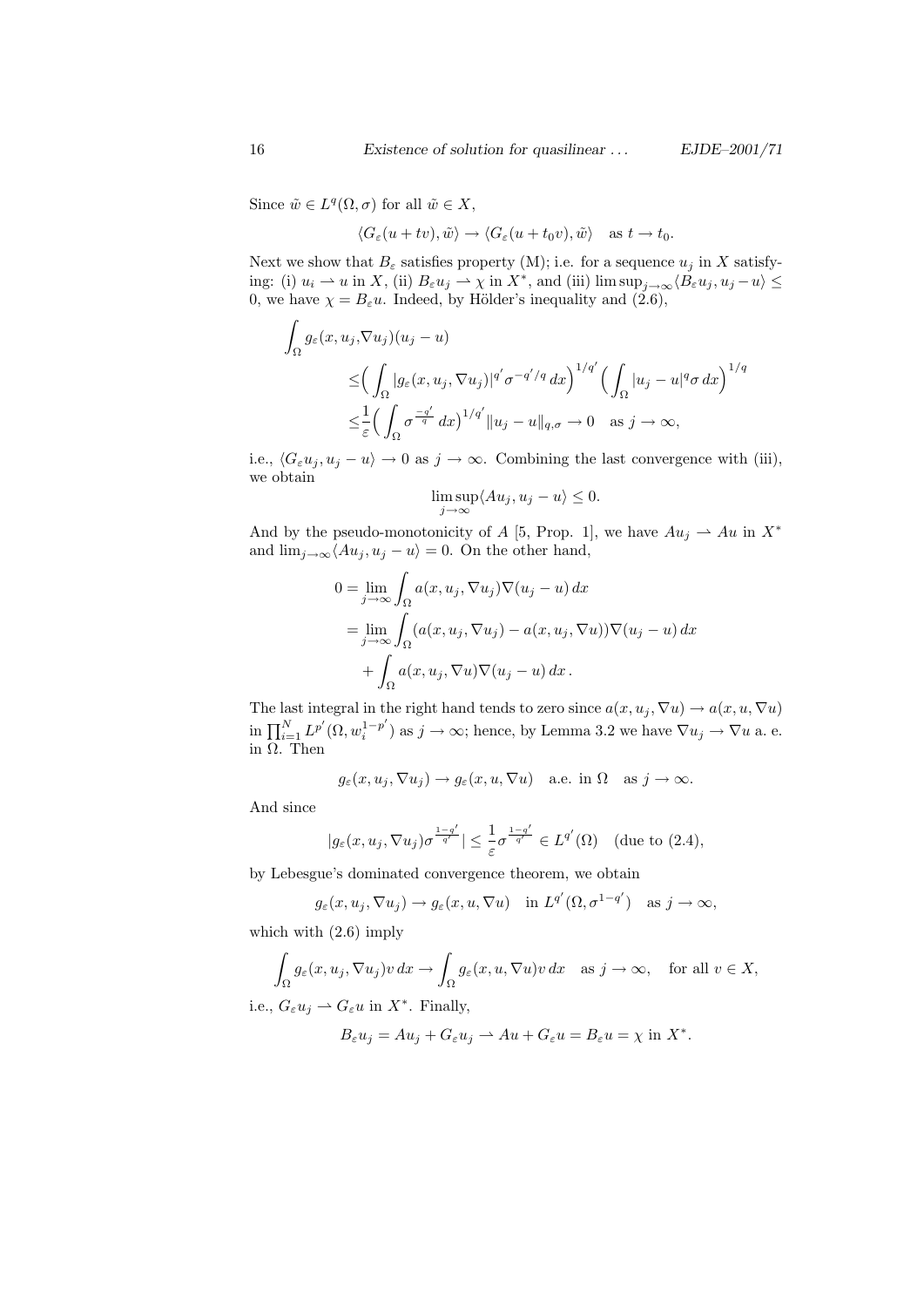**Proof of Lemma 4.2** Part (a) follows from  $\nabla\varphi_\lambda(u_k^+) \in \prod_{i=1}^N L^p(\Omega, w_i)$  and (4.7). Using Lemma 2.1,  $\nabla(\varphi_\lambda(z_\varepsilon)) \rightharpoonup \nabla(\varphi_\lambda(u^+ - u^+_k)^-)$  in  $\prod_{i=1}^N L^p(\Omega, w_i);$ then part (b) follows since  $a(x, u_{\varepsilon}, \nabla u_k^+) \to a(x, u, \nabla u_k^+)$  in  $\prod_{i=1}^N L^{p'}(\Omega, w_i^*)$ . To prove part (c), we have

$$
\frac{\partial u_k^+}{\partial x_i} \varphi_\lambda(z^-_\varepsilon) w_i^{1/p} \to \frac{\partial u_k^+}{\partial x_i} \varphi_\lambda((u^+-u_k^+)^-) w_i^{1/p} \quad \text{a.e. in}
$$

and

$$
|\frac{\partial u^+_k}{\partial x_i} \varphi_\lambda(z^-_\varepsilon) w^{1/p}_i|^p \leq \tilde \beta |\frac{\partial u^+_k}{\partial x_i} w^{1/p}_i|^p \in L^1(\Omega),
$$

where  $\tilde{\beta}$  is a positive constants. Then, by Lebesgue's dominated convergence theorem we have

$$
\frac{\partial u_k^+}{\partial x_i} \varphi_\lambda(z_\varepsilon^-) \to \frac{\partial u_k^+}{\partial x_i} \varphi_\lambda((u^+ - u_k^+)^-) \quad \text{in } L^p(\Omega, w_i),
$$

i.e.  $\nabla u_k^+ \varphi_\lambda(z_\varepsilon^-) \to \nabla u_k^+ \varphi_\lambda((u^+ - u_k^+)^-)$  in  $\prod_{i=1}^N L^p(\Omega, w_i)$ . Then by (4.7) we obtain part (c).

To prove part (d), we have

$$
a_i(x,u_\varepsilon,\nabla u^+_{k})\varphi_\lambda((u^+_\varepsilon-u^+_{k})^-)w_i^{\frac{1-p'}{p'}}\to a_i(x,u,\nabla u^+_{k})\varphi_\lambda((u^+-u^+_{k})^-)w_i^{\frac{1-p'}{p'}}
$$

a.e. in  $\Omega$ , and

$$
|a_i(x,u_\varepsilon,\nabla u_k^+)\varphi_\lambda((u_\varepsilon^+-u_k^+)^-)w_i^{\frac{1-p'}{p'}}|^{p'}\leq M|a_i(x,u_\varepsilon,\nabla u_k^+)|^{p'}w_i^{1-p'}.
$$

Then the generalized Lebesgue's dominated convergence theorem implies

$$
a_i(x, u_{\varepsilon}, \nabla u_k^+) \varphi_\lambda((u_{\varepsilon}^+ - u_k^+)^-) \to a_i(x, u, \nabla u_k^+) \varphi_\lambda((u^+ - u_k^+)^-) \quad \text{in } L^{p'}(\Omega, w_i^*).
$$

Since  $\nabla(u_{\varepsilon}^+ - u_k^+) \rightharpoonup \nabla(u^+ - u_k^+)$  in  $L^p(\Omega, w_i)$  we conclude part (d). Part (e) follows from  $|c(x)\varphi_\lambda((u^+-u_k^+)^-)| \in L^1(\Omega)$  and Lebesgue's dominated convergence theorem.

## 5 Example

Some ideas of this example come from [5]. Let  $\Omega$  be a bounded domain of  $\mathbb{R}^N$  ( $N \geq 1$ ), satisfying the cone condition. Let us consider the Carathéodory functions:

$$
a_i(x, s, \xi) = w_i |\xi_i|^{p-1} \operatorname{sgn}(\xi_i) \quad \text{for } i = 1, \dots, N
$$

$$
g(x, s, \xi) = \operatorname{sgn}(s) \sum_{i=1}^N w_i |\xi_i|^p,
$$

 $\Omega$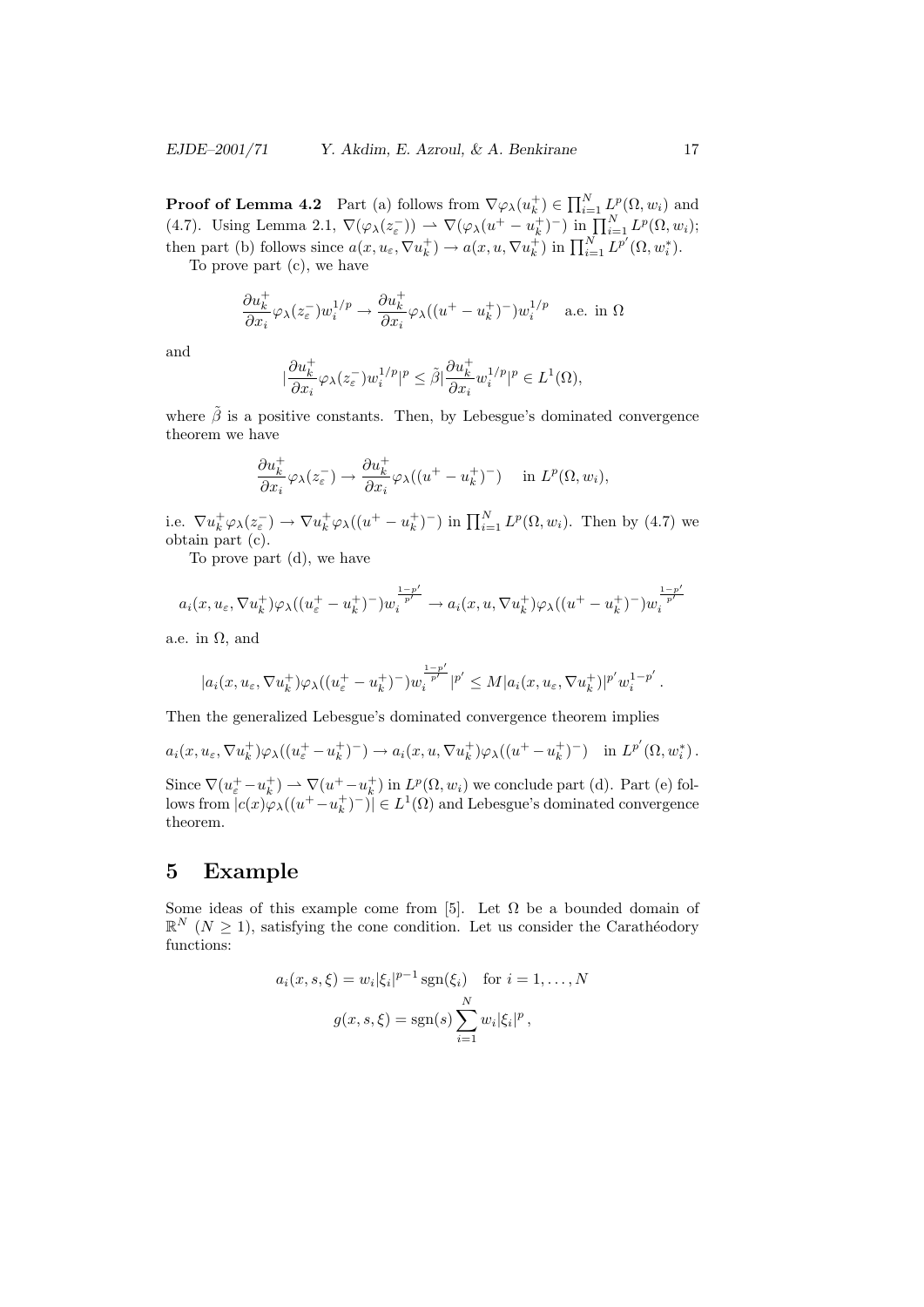where  $w_i(x)$  are a given weight functions strictly positive almost everywhere in  $\Omega$ . We shall assume that the weight functions satisfy,

 $w_i(x) = w(x), \quad x \in \Omega, \text{ for all } i = 0, \ldots, N.$ 

Then, we consider the Hardy inequality (2.5) in the form,

$$
\left(\int_{\Omega}|u(x)|^q\sigma(x)\,dx\right)^{1/q}\leq c\left(\int_{\Omega}|\nabla u(x)|^p w\right)^{1/p}.
$$

It is easy to show that the  $a_i(x, s, \xi)$  are Carathéodory functions satisfying the growth condition  $(3.1)$  and the coercivity  $(3.3)$ . Also the Carathéodory function  $g(x, s, \xi)$  satisfies the conditions (3.4) and (3.5). On the other hand, the monotonicity condition is verified. In fact,

$$
\sum_{i=1}^{N} (a_i(x, s, \xi) - a_i(x, s, \hat{\xi})) (\xi_i - \hat{\xi}_i)
$$
  
=  $w(x) \sum_{i=1}^{N} (|\xi_i|^{p-1} \operatorname{sgn} \xi_i - |\hat{\xi}_i|^{p-1} \operatorname{sgn} \hat{\xi}_i) (\xi_i - \hat{\xi}_i) > 0$ 

for almost all  $x \in \Omega$  and for all  $\xi, \hat{\xi} \in \mathbb{R}^N$  with  $\xi \neq \hat{\xi}$ , since  $w > 0$  a.e. in  $\Omega$ . In particular, let us use the special weight functions w and  $\sigma$  expressed in terms of the distance to the boundary  $\partial\Omega$ . Denote  $d(x) = \text{dist}(x, \partial\Omega)$  and set

$$
w(x) = d^{\lambda}(x), \quad \sigma(x) = d^{\mu}(x).
$$

In this case, the Hardy inequality reads

$$
\left(\int_{\Omega} |u(x)|^q \, d^{\mu}(x) \, dx\right)^{1/q} \leq c \left(\int_{\Omega} |\nabla u(x)|^p \, d^{\lambda}(x) \, dx\right)^{1/p}.
$$

The corresponding imbedding is compact if: (i) For,  $1 < p \le q < \infty$ ,

$$
\lambda < p-1
$$
,  $\frac{N}{q} - \frac{N}{p} + 1 \ge 0$ ,  $\frac{\mu}{q} - \frac{\lambda}{p} + \frac{N}{q} - \frac{N}{p} + 1 > 0$ , (5.1)

(ii) For  $1 \leq q < p < \infty$ ,

$$
\lambda < p - 1, \quad \frac{\mu}{q} - \frac{\lambda}{p} + \frac{1}{q} - \frac{1}{p} + 1 > 0,\tag{5.2}
$$

(iii) For  $q > 1$ ,

$$
\mu(q'-1) < 1. \tag{5.3}
$$

#### Remarks.

- 1. Condition (5.1) or (5.2) are sufficient for the compact imbedding (2.6) to hold; see for example [5, Example 1], [6, Example 1.5], and [12, Theorems 19.17, 19.22].
- 2. Condition (5.3) is sufficient for (2.4) to hold [9, pp. 40-41].

Finally, the hypotheses of Theorem 3.1 are satisfied. Therefore, (1.2) has at least one solution.